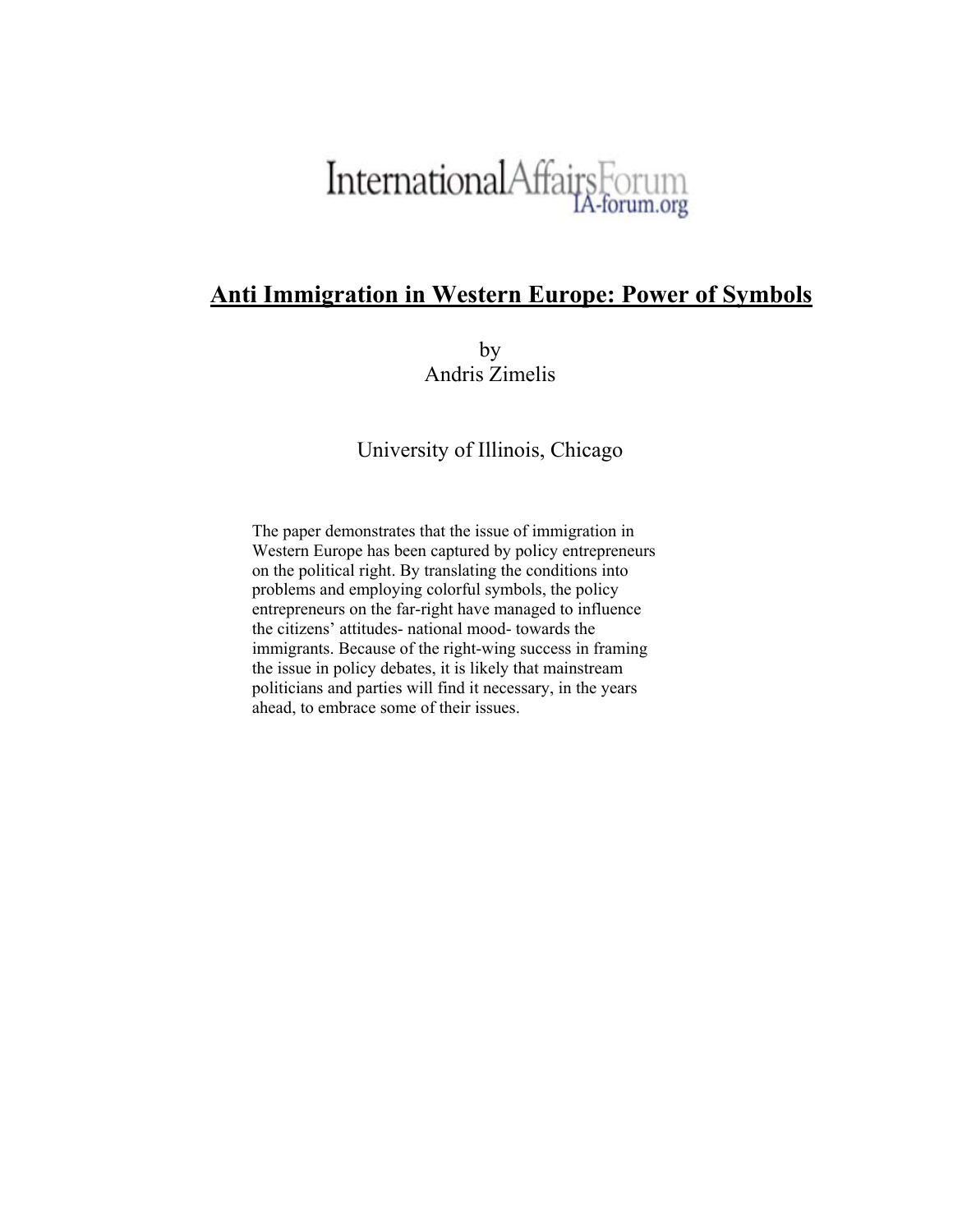Although the Western European countries have seemingly entered a peaceful, prosperous, and optimism-filled millennium, a striking feature of post-World War II and post-cold war Europe is a rise or resurgence of extreme right-wing or neo-populist politics and parties. The electoral successes of the extreme right parties are by no means isolated cases: from the Progress Parties in Denmark and Norway to the Lega Nord in Italy, from the National Front in France to the Vlaams Blok in Belgium. These numerous cases illustrate that there is an undeniable upsurge of the farright and in a rising number of countries far-right parties already participate in government where their growing electoral support has often translated into significant influence over the shape and nature of government coalitions as well as sensitive policy decisions.

 By far the most important targets of contemporary right wing radical populist resentment have been immigrants as demographic shifts with successive waves of immigration create new pools of people moving to Europe. The issue of immigration undeniably transformed into a salient political theme all over the continent and immigration proves to be an "ideal" issue for radical right wing mobilization because it offers a wide range of points of attack.

Although many people would agree that immigration is in the forefront of political debates, it is not entirely clear how it became to be a politically volatile issue and why. Arguments range from the ones stating that an increased immigration causes severe problems in Europe to the ones maintaining that immigration is actually necessary for the Western European countries. The primary purpose of this paper is to demonstrate that the issue of immigration in Western Europe has been captured by policy entrepreneurs on the political right, and, because of the right-wing success in framing the issue in policy debates, it is likely that mainstream politicians and parties will find it necessary, in the years ahead, to embrace some of the far-right issues. Additionally, this essay will analyze how and why immigration came to be a controversial issue, how the narrative of the immigration issue was framed in public debates and it will examine the role of institutions and leadership in the process of building and maintaining public support for extreme right parties.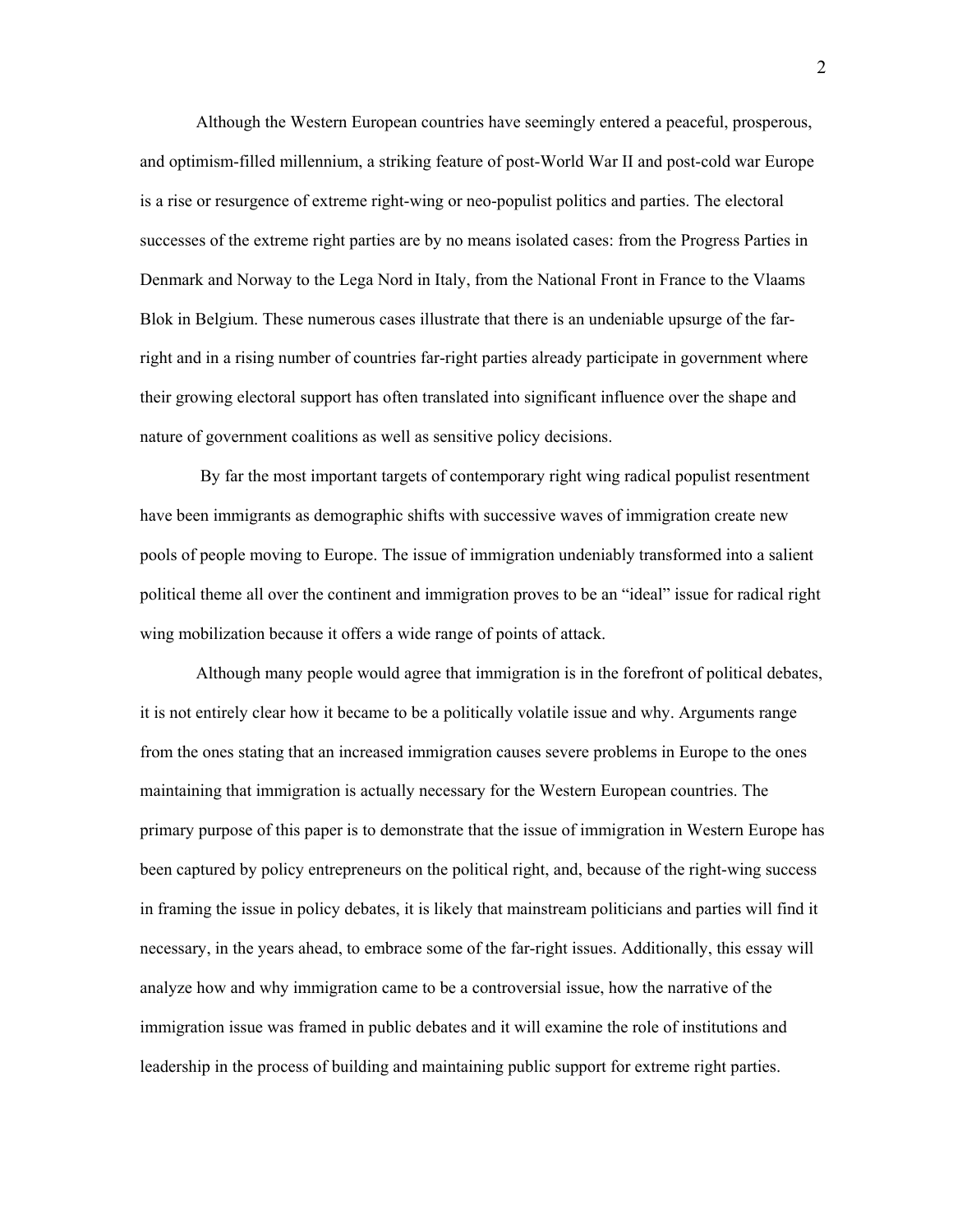#### **Immigration:** *Conditions*

Murray Edelman (1988) contends that meaning is socially constructed and political developments mean whatever observers construe them to mean. As a result, meaning is ambiguous since it is entirely a social construct. John Kingdon (1995, 92) also argues that conditions do not automatically translate into problems. Problems are brought to attention by systematic events, focusing events like crises, or by feedback from the operation of current programs. Policy makers or entrepreneurs define conditions as problems by comparing current conditions with their values concerning more ideal states of affair, by comparing their own performance with that of other countries or by putting the subject into one category rather than another (ibid, 111). Consequently, the far-right policy entrepreneurs need to have a fact or condition which they could manipulate to define it in their own terms. Does immigration to Western Europe offer such conditions?

#### *Immigration Data*

Scholars have rather convincingly shown that in countries where the unemployment level is higher and the number of immigrants is larger, support for far-right wing parties is frequently greater (Lubbers, Gijsberts and Scheepers, 2002). According to Eurostat, the European Union's statistical database, net migration is a major component of population change in Western Europe compared to such factors as population birth and death rates (Eurostat). Migration is affected by a variety of factors- economic, social and political and such factors can exist in either the country of destination or the migrant's country of origin. The economic prosperity and political stability of many European countries exert a considerable pull effect thus attracting many people from all over the world. In the years 1960 to 2002, as a consequence of positive net migration, the population of the former 15 member European Union (EU) increased by an estimated increase of 17.8 million persons (ibid). For these countries, net migration was relatively low until the end of 1980s (see Table F-1 in Appendix). Indeed, it was negative in the second half of the 1960s and almost negligible in the first half of 1980s. However, since 1999, as a consequence of migration the population of the "old" EU has increased by close to one million persons each year.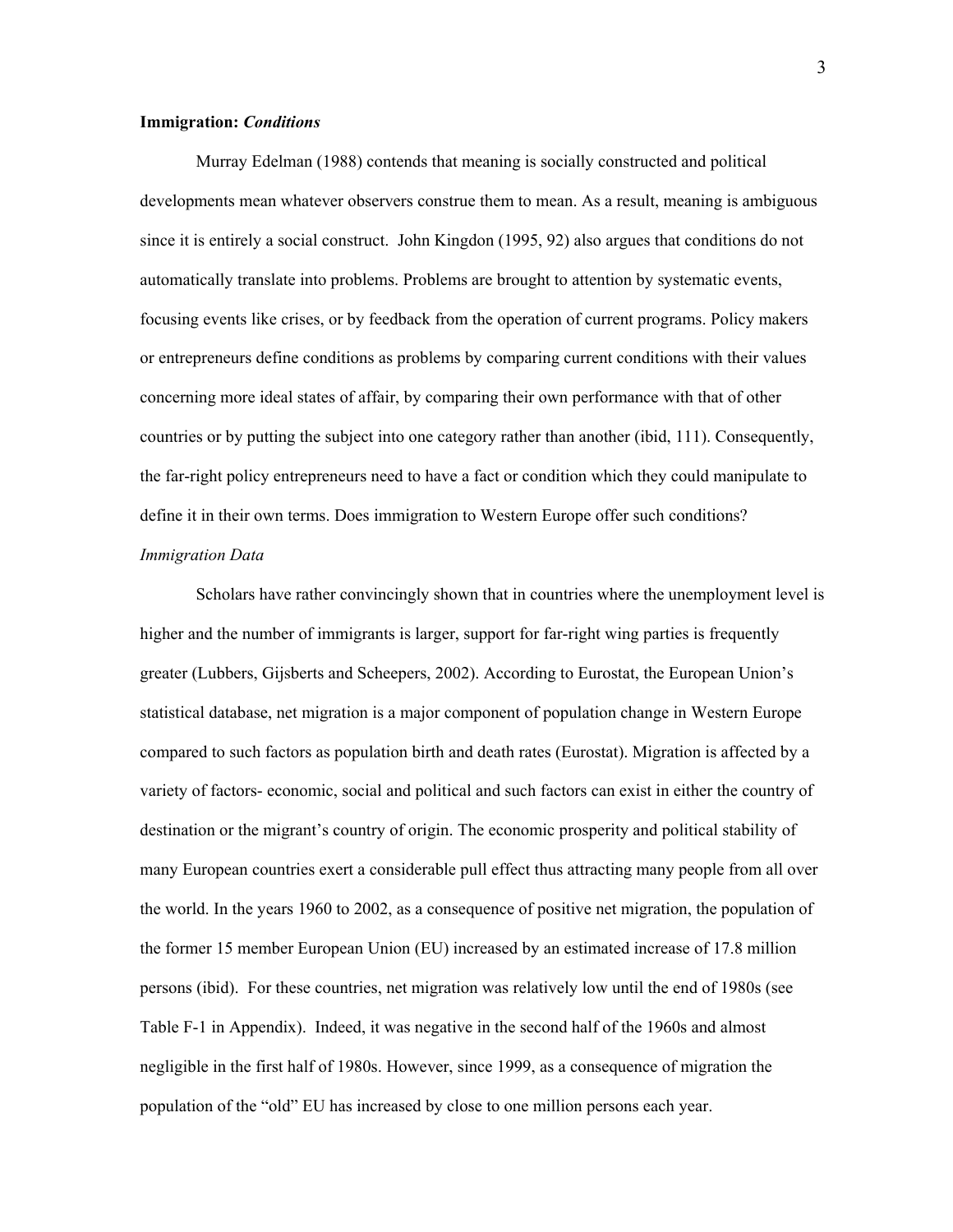Part of the explanation for the increased interest to international migration is the large number of people who have sought asylum in the EU in recent years. During the period 1990- 2002, the total number of asylum applications in the EU-25 was well over five million (Figure F- 2 in Appendix). The vast majority of these applications were in the former EU-15 countries; fewer than 200 thousand applications were made in the new member states (Eurostat). In 1992, the number of asylum requests reached its highest level (around 675 thousand). Germany received the great majority of these requests (438 thousand), followed at a considerable distance by Sweden (84 thousand). After a strong decrease until 1996 (228 thousand), the number of asylum applications in the former EU-15 rose again but in the years 2000-2002 the number stabilized around 400 thousand.

Compared with the first half of the 1990s, the distribution of applications within the EU has changed significantly (Figure F-3 in Appendix). Germany's share fell from 55% (1990/94) to less than 20% (2000/02). In contrast, the United Kingdom especially became more important for asylum seekers. The other notable change over time illustrated in Figure F-3 is the increased weight of the category "other EU-25 countries". This clearly indicates that, in recent years, asylum seekers have become less concentrated in particular EU countries than formerly. Finally, Tables F-4 and F-5 (see Appendix) illustrate the public opinion about immigration of the European citizens and particularly interesting and informative is Table F-5 showing the breakdown of the responses by sociodemographic and other categories. This information illustrates that the increased immigration to Western Europe in the last few decades is the condition exploited and manipulated by policy entrepreneurs to advance their own interests.

#### **Immigration:** *Policy Entrepreneurs and Policy Windows*

Two components that are significant in making it possible for an issue to become politicized are policy entrepreneurs and opportunity windows. Policy entrepreneurs are the advocates for certain proposals or ideas and they could be in or out of government, in elected or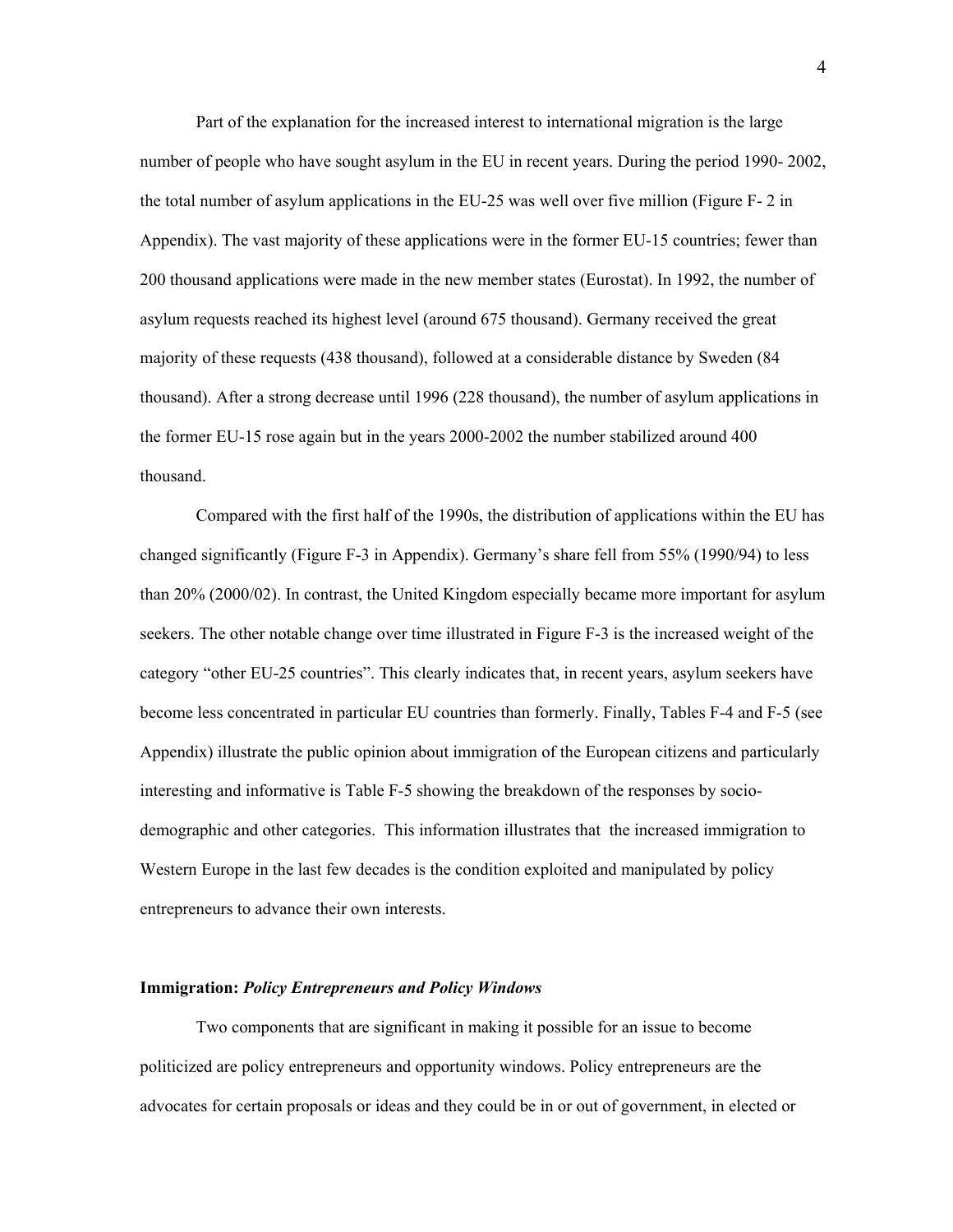appointed, in interest groups or organizations (Kingdon, 1995, 122). Nikolaos Zahariadis (2003, 158) complements Kingdon's approach by arguing that policy entrepreneurs have clear goals, but most policy makers do not know what they want. It seems a plausible assumption given that policy makers are typically concerned with numerous issues and they cannot concentrate their full attention on a sole issue. In the case of the radical right, one can easily identify the policy entrepreneurs such as Jörg Haider in Austria or Le Pen in France- flamboyant and outspoken leaders interested in gaining political power and who provide an excellent case study in the deployment of colorful rhetoric. For example, Jean Marie Le Pen, the leader of France's Front National, described the Holocaust as "a detail of history" and the ability of Le Pen's party to give a political character and widespread attention to a certain issue [immigration] is usually considered as the keystone of its success (BBCb, 2002). The Dutch right-wing politician Pim Fortuyn, who was shot dead leaving a radio studio thus causing political concerns all over Europe, provoked public indignation by calling for the Netherlands' borders to be closed to immigrants and by describing Islam as a "backward" religion (BBCa, 2002).

Policy windows offer the opportunity to attract attention to an issue. Kingdon (1995, 186) defines policy windows as the processes where policy issues move onto the government agenda and toward decision and action. He also argues that there are many variables that contribute to the opening of policy windows including elections, legislative deadlines, budget cycles, national moods and focusing events. He maintains that "a change of administration is probably the most obvious window in the policy system" (Kingdon, 1995, 185). Zahariadis (2003, 159) asserts that some windows opening may be manipulated to create more favorable environments unlike Kingdon's argument that policy opportunities occur independently of all other elements. One could reasonably contend that a change in administration offers a great opportunity for policy entrepreneurs to make their case widely known in Western Europe where states have parliamentary as well as local elections every few years. Hence, policy windows that are exploited by these far-right leaders are upcoming elections. This is particularly true in Europe where, unlike the USA, gaining access into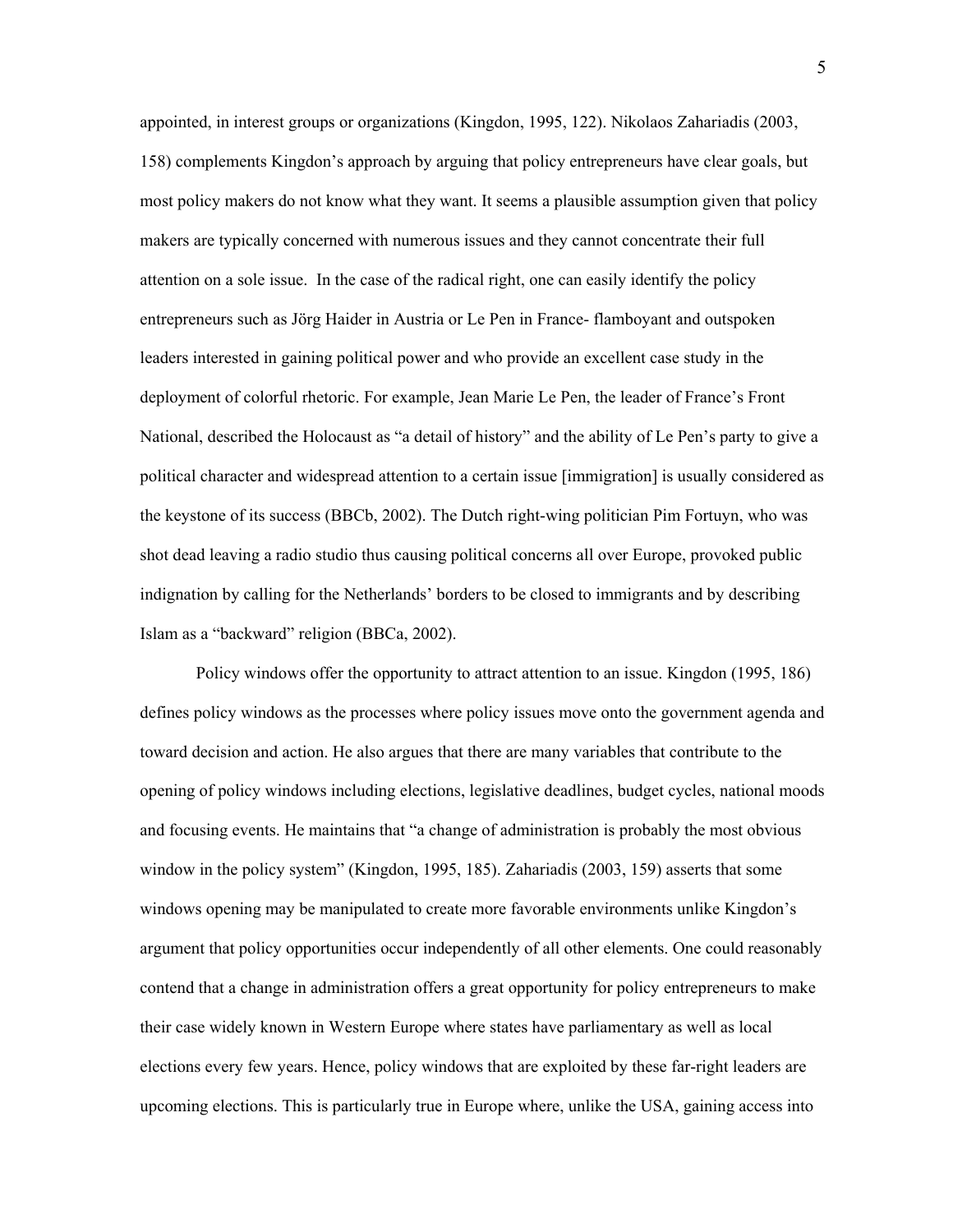the government is the sole way of enabling one to change a policy issue. The increase in the antiimmigrant activity occurs before local or parliamentary elections. Thus, the anti-immigrant rhetoric became pronounced in Germany in September 2004 before local elections in Saxony, in France before presidential elections in April 2002 and in Sweden before parliamentary elections in March 2003. One could reasonably argue that these elections provide the single most effective policy window for policy entrepreneurs in Europe.

| Austria     | Austrian Freedom Party (FPO); Key figure- Jörg Haider                           |  |  |  |  |  |  |  |  |
|-------------|---------------------------------------------------------------------------------|--|--|--|--|--|--|--|--|
| Belgium     | Flemish Block (Vlaams Block), Front National; Key figure- Frank Vanhecke        |  |  |  |  |  |  |  |  |
| Denmark     | Progress Party (FPR), Danish People's Party (DPP); Key figure- Pia Kjærsgaard   |  |  |  |  |  |  |  |  |
| France      | National Front (FN); Key figure- Jean-Marie Le Pen                              |  |  |  |  |  |  |  |  |
| Germany     | Republican Party, National Democratic Party (NPD), Union of German People       |  |  |  |  |  |  |  |  |
| Italy       | National Alliance, Northern League; Key figures- Umberto Bossi, Gianfranco Fini |  |  |  |  |  |  |  |  |
| Norway      | Progress Party (FRPn); Key figure- Carl Hagen                                   |  |  |  |  |  |  |  |  |
| Switzerland |                                                                                 |  |  |  |  |  |  |  |  |
|             | Swiss People's Party; Key figure- Christopher Blocher                           |  |  |  |  |  |  |  |  |
| <b>UK</b>   | British National Party; Key figure- Nick Griffin                                |  |  |  |  |  |  |  |  |
| Netherlands | Livable Netherlands, Pim Fortuyn List; Key figure- Mat Herben                   |  |  |  |  |  |  |  |  |
| Portugal    | Popular Party, Key figure- Paulo Portas                                         |  |  |  |  |  |  |  |  |

**Table A Far-right Policy Entrepreneurs: Who are They in Western Europe?**

#### *Problem Construction*

Deborah Stone (2002, 11) argues that policy-making is a "constant struggle over the criteria for classification, the boundaries of categories, and the definition of ideals that guide the way people behave." Thus, policymaking is a constant discursive struggle over the definitions of problems, the boundaries used to describe them, the criteria of their classification, as well as the meaning of the ideals that motivate people to make certain decisions. The far-right policy entrepreneurs offer their own definitions of problems and solutions and they do so rather convincingly. No mainstream party can dare blatantly call immigrants as the cause of the society's problems or consider eliminating immigration as a solution to these problems. Yet, precisely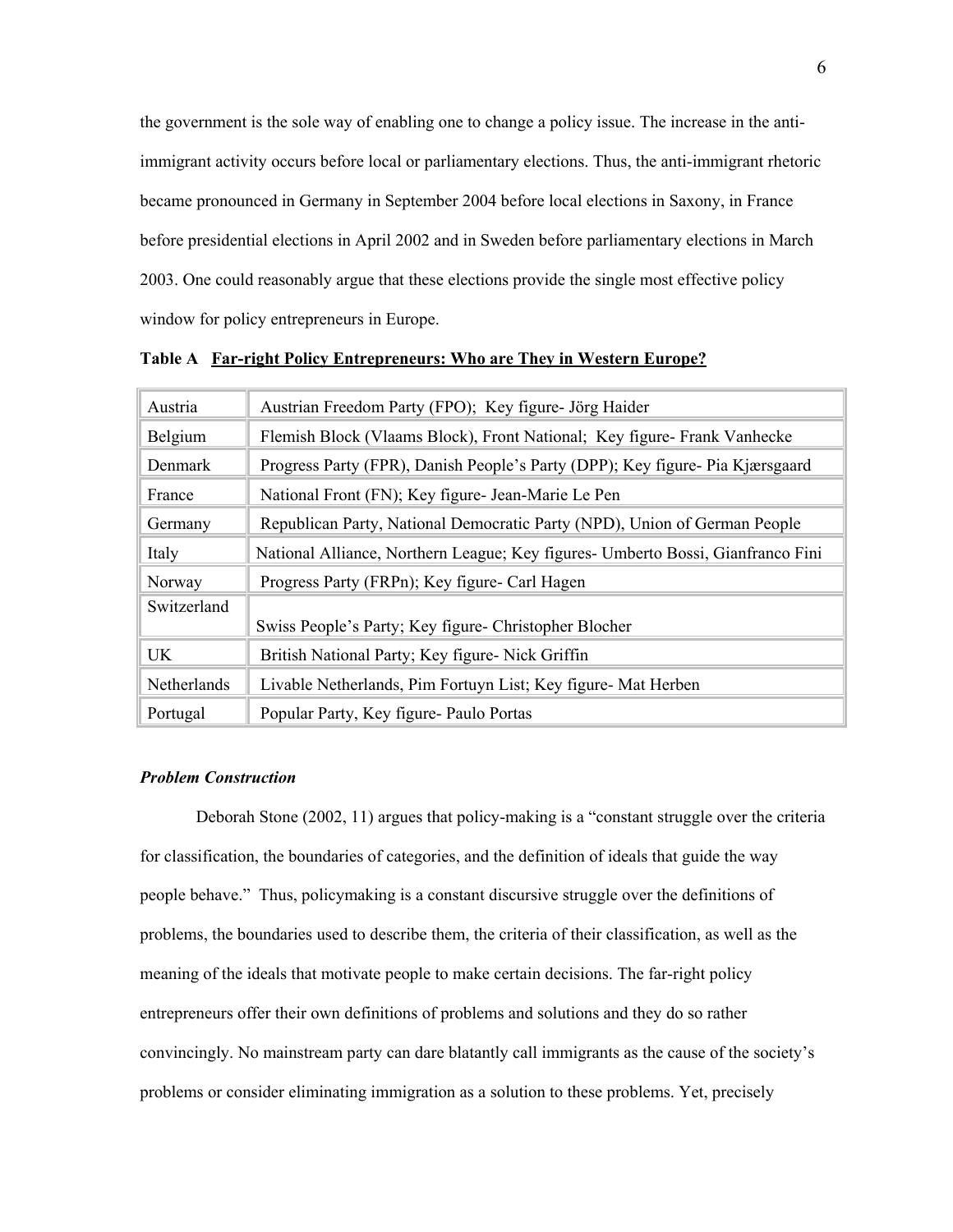because the mainstream parties will not put society's blame on immigrants, the radical-right parties manage to convey the meanings of their ideas to large audiences who are expecting somebody to offer a solution.

New ideas can invade a subsystem- the mix of actors, institutions and resources that operate in a particular policy area- leading to dramatic policy change as the existing subsystem is destroyed and replaced with a new subsystem and these new ideas offer a novel way of looking at a problem, raise a new problem, or redefine the dimension of conflict associated with a problem (Baumgartner and Jones, 1993, 238). The problem definition is the "driving force in both stability and instability, because issue definition has the potential for mobilizing the previously disinterested" (ibid, 16). When the far-right leaders succeed in circulating their ideas to a large number of people, they will attempt to use the symbols such as the words "history," "motherland," "alien," "us," "they," which are created through language and communicative interaction, to signify the meaning of a particular event and provided standards for judging what is good and bad.

Moreover, although language is only one aspect of political situation, it is an important one. Through language political phenomena are given social meaning (Fischer, 2003, 58). The leader of the Austrian far-right Freedom Party, Jörg Haider provides an excellent case study in the deployment of colorful rhetoric due to his unprecedented success in gaining popular support and affecting people's perceptions. In the 1999 European elections he argued that the EU's eastwards expansion policies would open Austria's borders to a flood of new immigrants, which he characterized as, in effect, declaring war on his country (Eatwell, 2000, 421). Such charismatic leaders rather easily capture the attention of the masses by using glib language and confrontational statements not many people would dare to utter. People like Le Pen hope people will acquire a social meaning of immigration that suits their personal interests and which would help bring the policy changes.

As we mentioned earlier, opportunities for a major policy change- policy windows- help bring this change about (Kingdon, 1995, 167). Because these policy or opportunity windows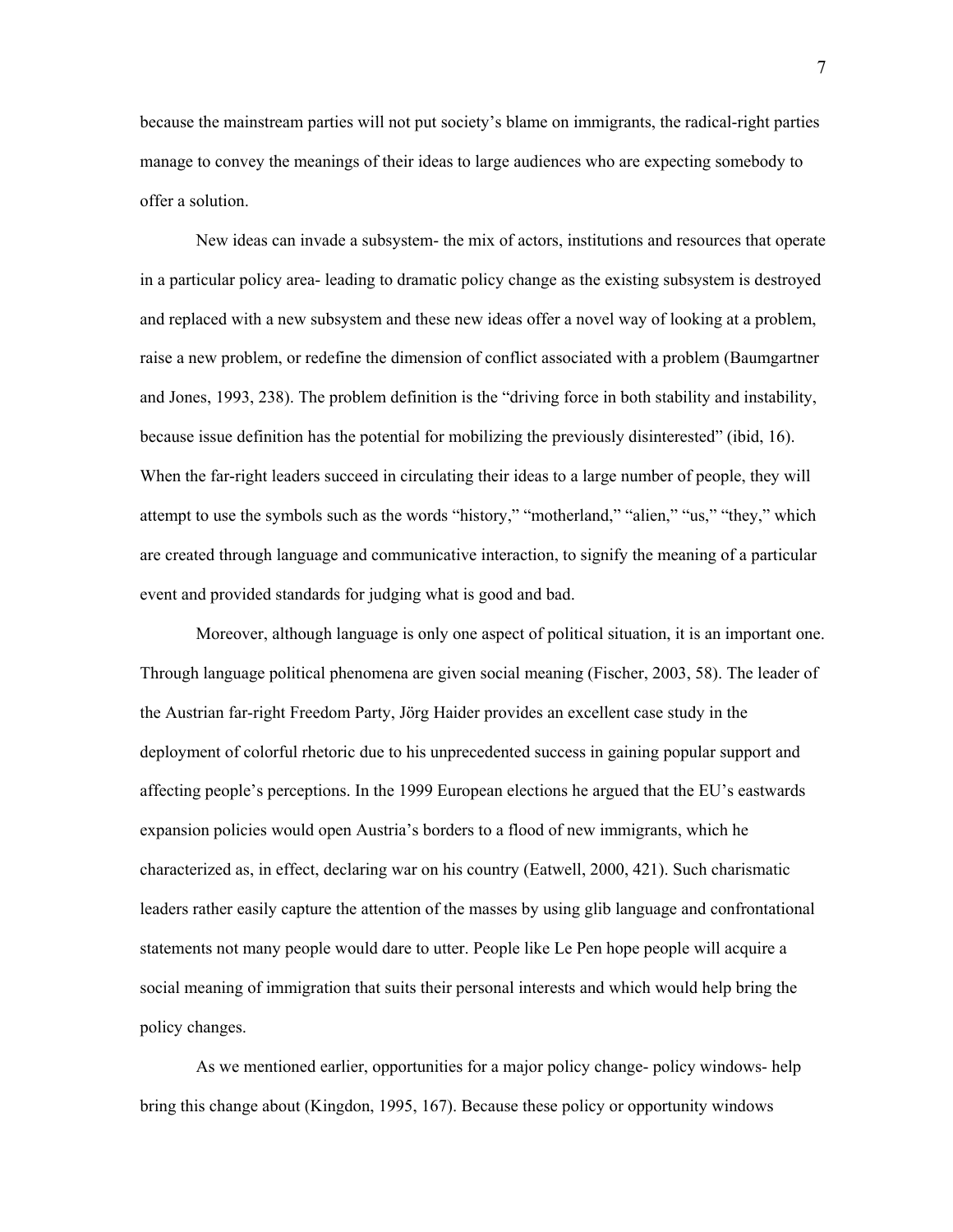[elections] do not happen frequently, policy entrepreneurs need to take advantage of these windows to promote their policies which emphasizes the role of policy entrepreneurs in facilitating the opening of a policy window and their commitment to a particular "solution." It can be easily predicted that the far-right policy entrepreneurs will begin their populist speeches a few months before local, parliamentary or presidential elections.

Edelman (1988, 122) cogently demonstrates how socially constructed stories crafted to attract the interests of the audience rather than to provide a realistic portrayal of events, contribute building a political spectacle. This spectacle consists of a set of symbols that continually construct and reconstruct one's self conception, the meanings of the past and present, expectations of the future and the role of the politicians [or policy entrepreneurs]. This political spectacle ascribes the meanings to social problems and events, leaders, enemies and ideologies. The radical right policy entrepreneurs define the conditions in their own terms and typically focus attention on existing or "imminent" crisis. According to right-wing extremists, immigrants are responsible for all that ails society from unemployment to crime to the general depression of the country and this task is made easier with the pervasiveness of mass media. As Betz and Immerfall (1998, 6) have described, immigration has proven to be an "ideal" issue for radical right wing mobilization because it offers a wide range of points of attack. Thus, in Western Europe the newcomers have variously been charged by the far-right activists with taking away jobs from native workers, driving down wages, and exploiting the welfare system.

 Edelman (1988, 82) contends that an important process of leadership is to find or create the enemies who are needed to justify policies and advance careers and, for a myriad of reasons such as a loss of job or insecurity for one's future, people accept the constructions of the elites. The farright policy entrepreneurs illustrate this point. Both France's Front National and Germany's Republikaner Party employ the slogan "eliminate unemployment, eliminate immigration", and, consequently, most of the attacks by right-wing extremists in various European countries have targeted members of large immigrant communities: Arabs in France, Turks in Germany, Asians in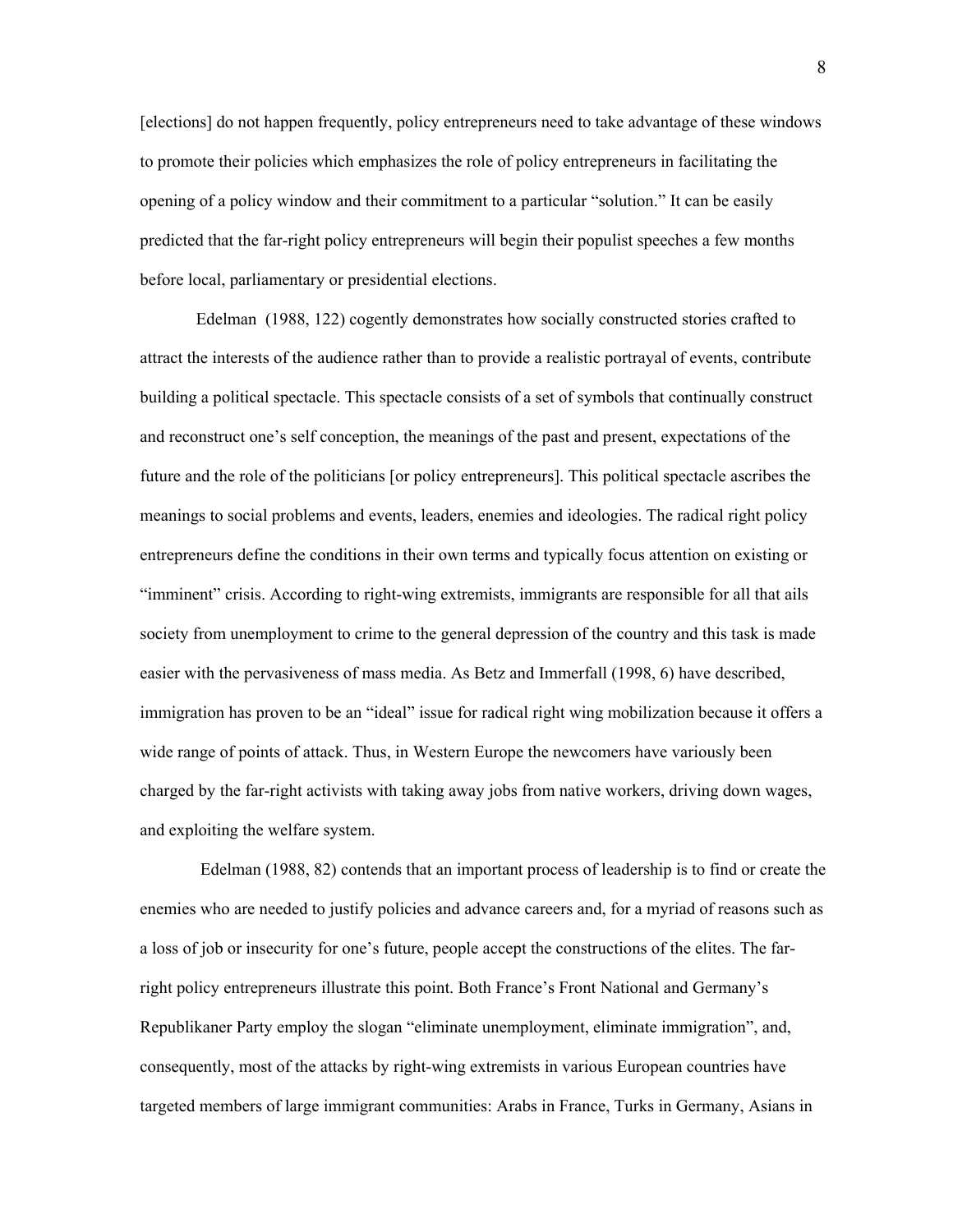Britain (BBCa). This hostility directed towards outsiders has made immigration the most prominent issue on the platforms of the extreme right. It is obvious that, in the extreme right's view, violating the "natural" ethnic and cultural order through racial intermingling leads to decadence and decay in society, and, therefore, the extreme right portrays itself as the defender of the nation, protecting society's integrity and purity from the invasion of foreigners and unwanted change.

For policy entrepreneurs the trick is to ensure that their solution is viewed as the best once a "problem" has emerged on national agenda. As Kingdon (1995, 482) puts it, argumentation and creation of a new understanding of an issue are at the heart of the political process. Policy entrepreneurs responsible for administering programs argue that their program represents the best solution to the new problem. The far-right leaders offer simplistic solutions to complex problems. For example, Jean Marie Le Pen directly blames France's high unemployment on the influx of immigrants from North Africa and he has said he would have illegal immigrants put in transit camps" before expelling them if he won France's presidential election (BBCb, 2002).

#### **Immigration:** *Success of the Far-Right?*

Have the far-right policy entrepreneurs been successful in Western Europe? Unfortunately, there is somber evidence that they have indeed been rather successful in achieving some of their goals. Even if they have not gained parliamentary seats, they have influenced and altered people's opinions about immigration. As we saw earlier, tables F-4 and F-5 (see Appendix) illustrate the public opinion about immigration of the European citizens. These tables illustrate that two of the countries at the southern frontiers of the European Union, Greece and Italy are where 89% of respondents agree that entry controls into the European Union for persons coming from non-Member States should be strengthened. In fact, Italy along with Luxembourg rank highest on the "absolutely agree" scale- both 64%. It is worth noting that Luxembourg, a country ranking highest for the proportion of its citizens recognizing the economic need for immigration, ranks third highest on the agreement scale for stepping up controls of entry into the EU for persons coming from non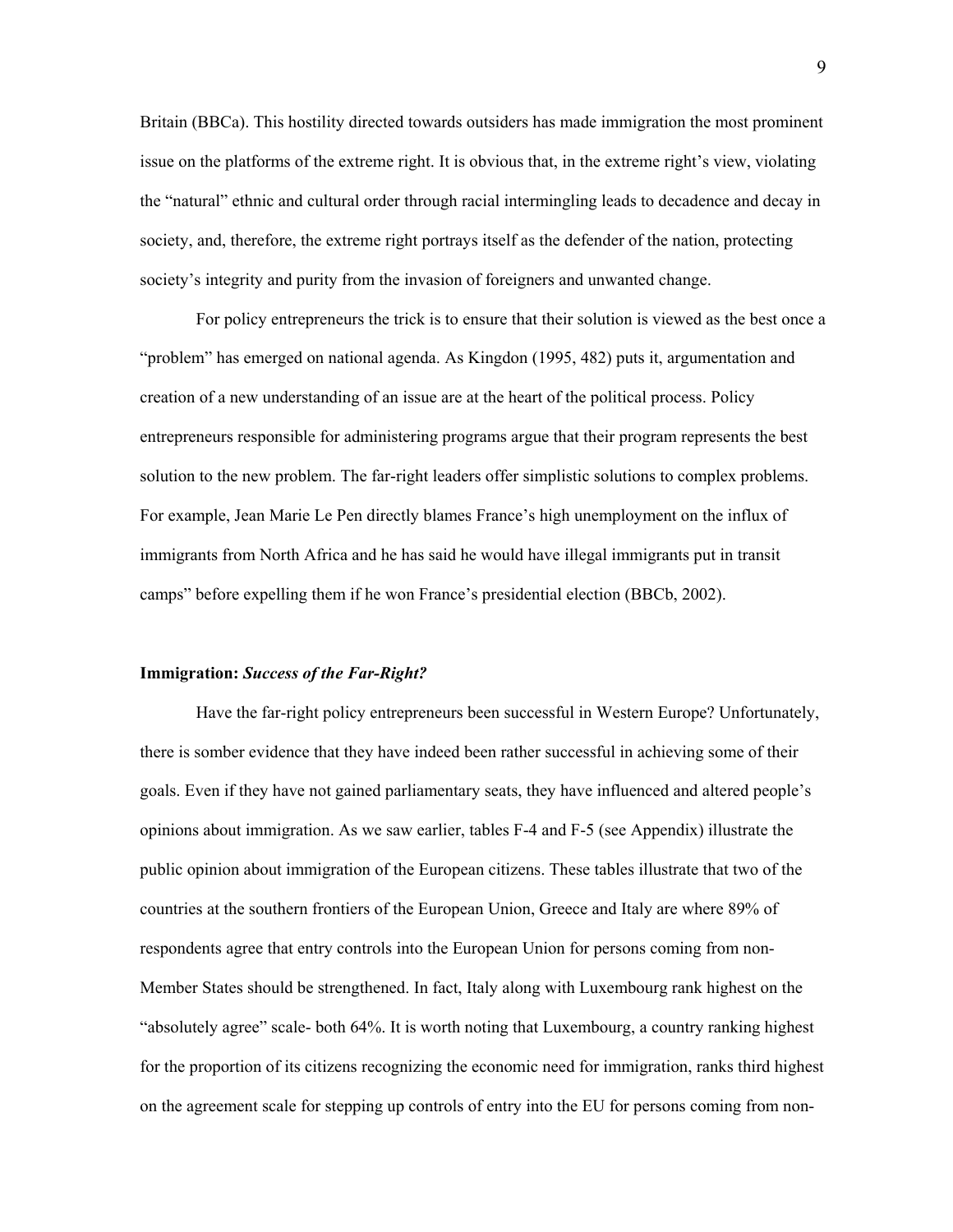member states. In each member state close to or over two in three respondents believe that controls of entry into the European Union for persons coming from non-member states should be strengthened. The lowest "agree" results are in Sweden where 65% of respondents are of this opinion. Interestingly, political positioning bears an influence with 62% of respondents who claim to be of a right orientation calling for a strengthening of frontier controls for persons coming from non-member states compared to 41% of those of a left orientation.

Curiously, television viewers in the Netherlands have voted the right-wing politician Pim Fortuyn, killed in 2002, the greatest Dutchman of all time (BBCc). Fortuyn, who inflamed Dutch society with fierce anti-immigration rhetoric, was shot by an animal rights activist two years ago and he was voted as greater than such famous Dutchmen as Vincent Van Gogh.

| <b>Table A-1 Greatest Dutch of All</b> |  |  |
|----------------------------------------|--|--|
| <b>Time</b>                            |  |  |

| 1 - Pim Fortuyn - politician     |  |  |  |  |  |  |  |
|----------------------------------|--|--|--|--|--|--|--|
| 2 - William of Orange - royalty  |  |  |  |  |  |  |  |
| 3 - William Drees - politician   |  |  |  |  |  |  |  |
| 4 - Antony van Leeuwenhoek -     |  |  |  |  |  |  |  |
| scientist                        |  |  |  |  |  |  |  |
| 5 - Erasmus - humanist           |  |  |  |  |  |  |  |
| 6 - Johan Cruyff - footballer    |  |  |  |  |  |  |  |
| 7 - Michael de Ruyter - admiral  |  |  |  |  |  |  |  |
| 8 - Anne Frank - diarist         |  |  |  |  |  |  |  |
| 9 – Rembrandt van Rijn - artist  |  |  |  |  |  |  |  |
| $10 -$ Vincent van Gogh - artist |  |  |  |  |  |  |  |
| Source: BBC                      |  |  |  |  |  |  |  |

News

 It should be noted, however, that Europeans have been shaken by the brutal death of the Dutch film-maker Theo van Gogh in November 2004, who had made a controversial film about Islamic culture, and was shot and stabbed in Amsterdam (ibid). This death is what Kingdon (1995, 94-95) describes as a focusing event- "a disaster that comes along to call attention to the problem, a powerful symbol that catches, or the personal experience of a policy maker". In other words, focusing events are mechanisms that bring problems to their attention. Thus, opinion polls after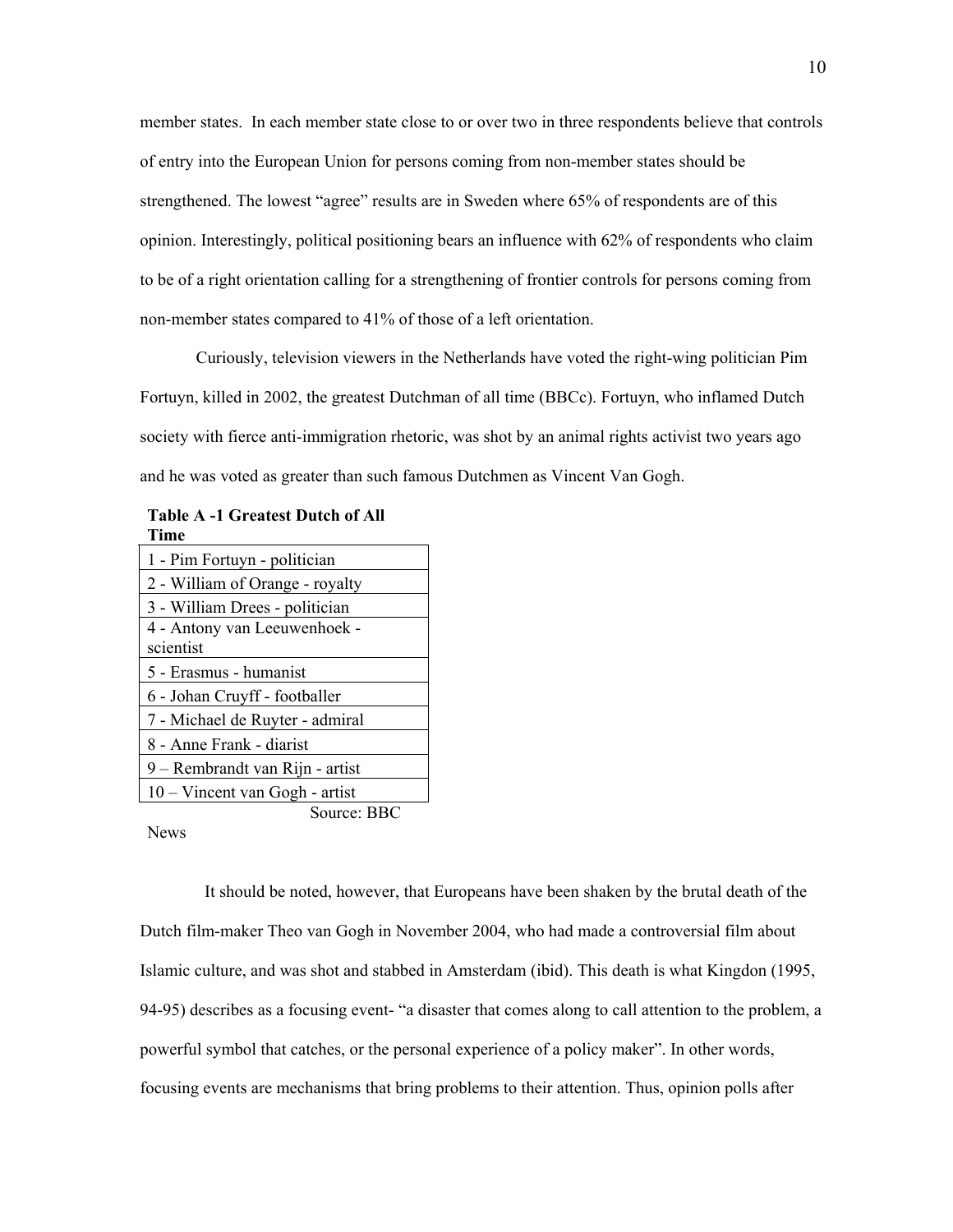Theo van Gogh's killing suggest that a majority of Dutch people feel threatened by the prospect of high immigration and the further integration of ethnic minorities into society (BBCc). However, Kingdon (1995, 113) has also aptly noted that focusing events "are important but need accompaniment in the form of preexisting perceptions which they reinforce." The film-maker was assassinated by an immigrant and, even before it had been officially confirmed that the killer was of Moroccan descent, one of the typical reactions that appeared on Dutch websites right after the murder was: "Today is the day I became a racist" (BBCd). Other reactions were more extreme, calling for Hitler to be brought back from the grave or for all "foreigners" to be deported from the Netherlands at once (ibid). Fortuyn's assassination in 2002 triggered a fierce anti-government backlash and the left-wing Labor Party saw its vote almost halved in the elections that followed. This time, with a right-wing government in power, the sense of disillusionment is even stronger, as many people feel they are running out of non-violent alternatives. Opinion polls have consistently shown that race related issues are among those which most concern extreme right voters. A yearly survey conducted by Statistics Sweden bureau asks the citizens their opinions on immigration issues, and Table A-2 shows that in Sweden a majority of the voters have been receptive to the idea of reducing the number of refugees allowed into Sweden. This opinion reached a high of 65% in 1992, and has declined slightly during the last years of the decade.

| Table A-2                                                         |  |    |    |    |    |    |    |    |    |                 |
|-------------------------------------------------------------------|--|----|----|----|----|----|----|----|----|-----------------|
| Proportion who agree (in $\%$ ), year                             |  | 91 | 92 | 93 | 94 | 95 | 96 | 97 | 98 | 99              |
|                                                                   |  |    |    |    |    |    |    |    |    |                 |
| It is a good idea to reduce the<br>number of refugees             |  | 56 | 65 | 59 | 56 | 56 | 54 | 54 | 50 | 47              |
| There are too many refugees in<br>Sweden                          |  |    |    | 52 |    |    |    | 48 |    | 40              |
| Would not like to see a relative get<br>married with an immigrant |  |    |    | 25 |    |    |    | 18 |    | $\overline{17}$ |

Source: Rydgren 2002, 48

Baumgartner and Jones (1993, 6) have stressed the importance of policy monopolies: "every policy entrepreneur has a primary interest in establishing a monopoly- a monopoly on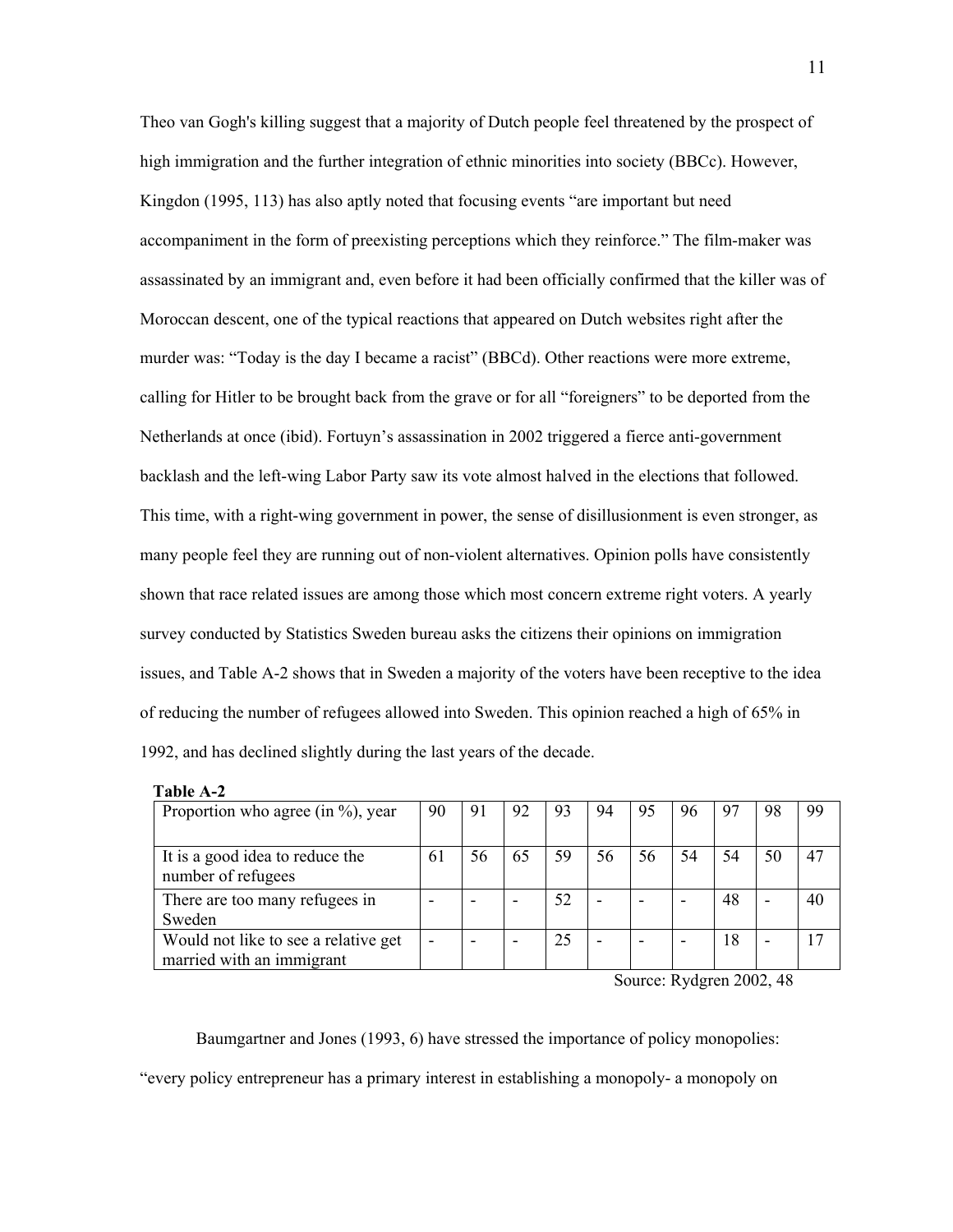political understanding concerning the policy of interests and an institutional arrangement that reinforces that understanding." Apparently, the far-right leaders in many places in Western Europe have managed to create policy monopolies. Such slogans as "Germany for the Germans" or "France for the French" are used to demonstrate hostility toward immigration and globalization. Thus, the immigration issue has been transformed into a dominant discourse- one of the most important and salient issues in the media broadly accepted by a large majority of people (Fischer, 2003, 89). It is depicted as a crisis while in reality what contributes to the controversy of immigration issue is the fact that it is difficult to prove that immigration causes problems.

Immigration has already been portrayed as an "important" policy issue and it therefore has a good chance of being exploited for attempts to alter immigration policies. In the case of immigration, those who feel ostracized from society by having lost their jobs tend to turn to parties promising the restoration of a better past and the elimination of social tensions. When economy is doing poorly, the citizens are more likely than before to develop an acute sense of dislike towards immigrants who are often accused of exacerbating the economic problems. The perennial unemployment crisis as well as the stalling economy in the EU fuel the feelings of resentment aimed at immigrants. Anti-immigration campaigns [solutions] themselves take on importance separate from the problems if they do not go beyond TV speeches or advertisements (Kingdon, 1995). Another approach helping us understand why immigration stay on agenda is the concept of national mood:

> ….the notion that a large number of people in the country are thinking along certain common lines, that this national mood changes from one time to another in discernible ways, and that thee changes in mood have important impacts on policy agendas and outcomes (Kingdon, 1995, 146).

Potential agendas that are congruent with national mood and that enjoy interest group support or lack organized opposition are more likely to rise to agenda prominence than items that do not meet such conditions (ibid, 149). Le Pen and Haider, among others, are the masters of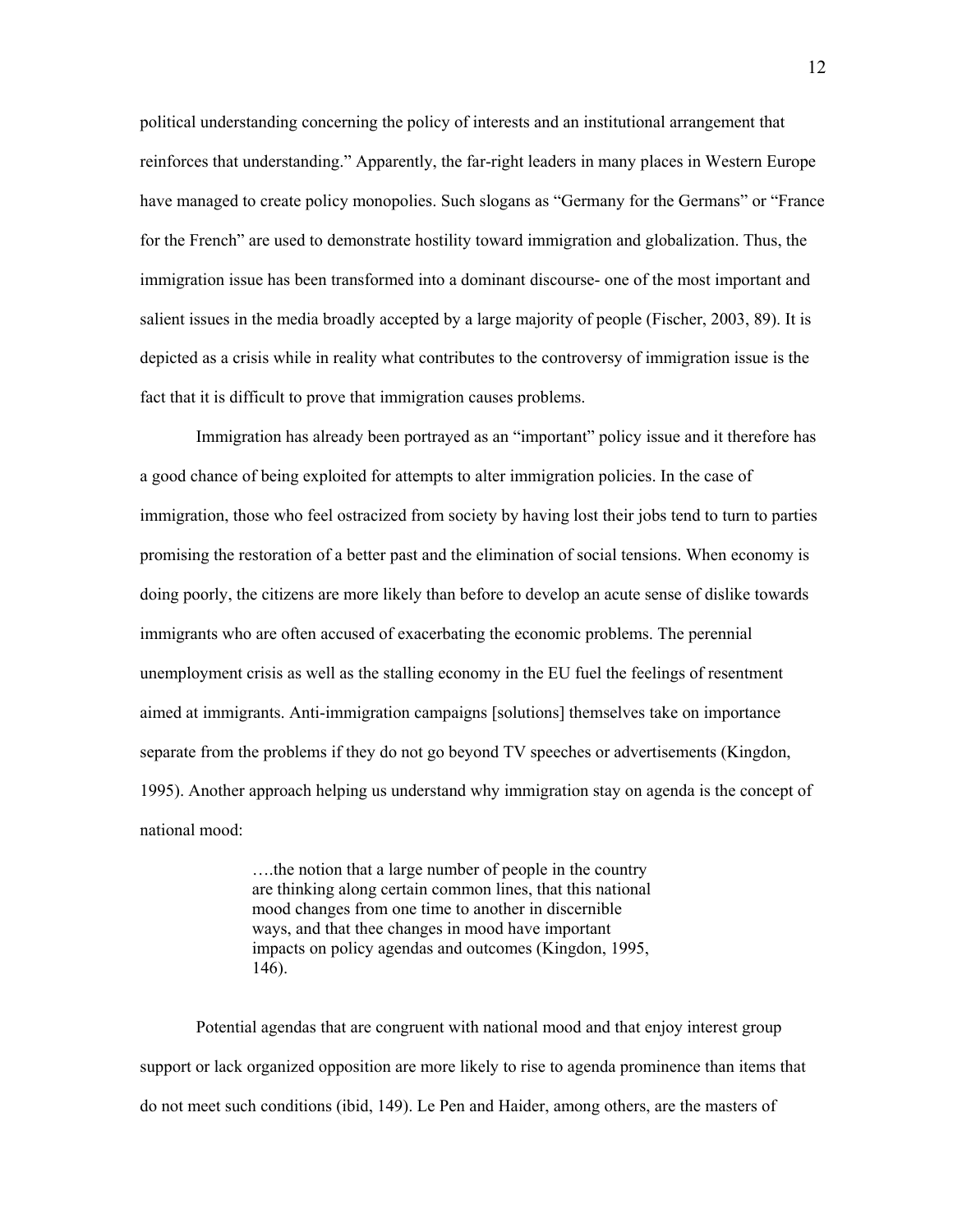artfully creating and exploiting the anti-immigrant sentiment in Europe for their own purposes. Pervasive anti-immigration rhetoric can lead to Schattschneider mobilization, which occurs from opposition to existing subsystems and can lead to the destruction of subsystem- the existing immigration policies (Baumgartner and Jones, 1993).

Finally, we can argue that immigration can be viewed as an "easy issue" about which everyone is well informed and does not need expertise to make decisions (Mooney, 2001, 7). These "easy issues" are characterized by high salience to the general public as well as a higher than normal level of citizen participation precisely because of it ostensible simplicity (ibid, 8). Thus, people believe they can make their own decisions and what can be easier than equating immigration with the existing problems in their society?

### **Immigration:** *Impact of the Far-right Politics*

The rise of the popularity of the extreme right can be explained using the approach of negative and positive feedback as described by Baumgartner and Jones (1993). Negative feedback is essentially criticism to the status quo but within the terms of debate that the status quo established and minor adjustments are made to reconcile criticism. This leads to incremental change. On the other hand, new ideas are critical in stimulating positive feedback as new ideas serve as shocks that alter the terms of debate and it leads to non-incremental change. Undoubtedly, when the far-right leaders define a condition as problem and call for an immediate solution, it is congruent with the concept of positive feedback, which typically occurs when there is a large number of participants [voters], and when there is some expectation of success [e.g. belief that if the leaders curb immigration, the unemployment will go down]. However, as Baumgartner and Jones (1993) have pointed out, the political system will balance itself out in punctuated equilibrium. Negative feedback shows that minor adjustments are being made within the terms of accepted debates. One could recall that after Le Pen received more votes than the incumbent president Jacques Chirac in the first round of the presidential election in France, mass demonstrations took place as millions of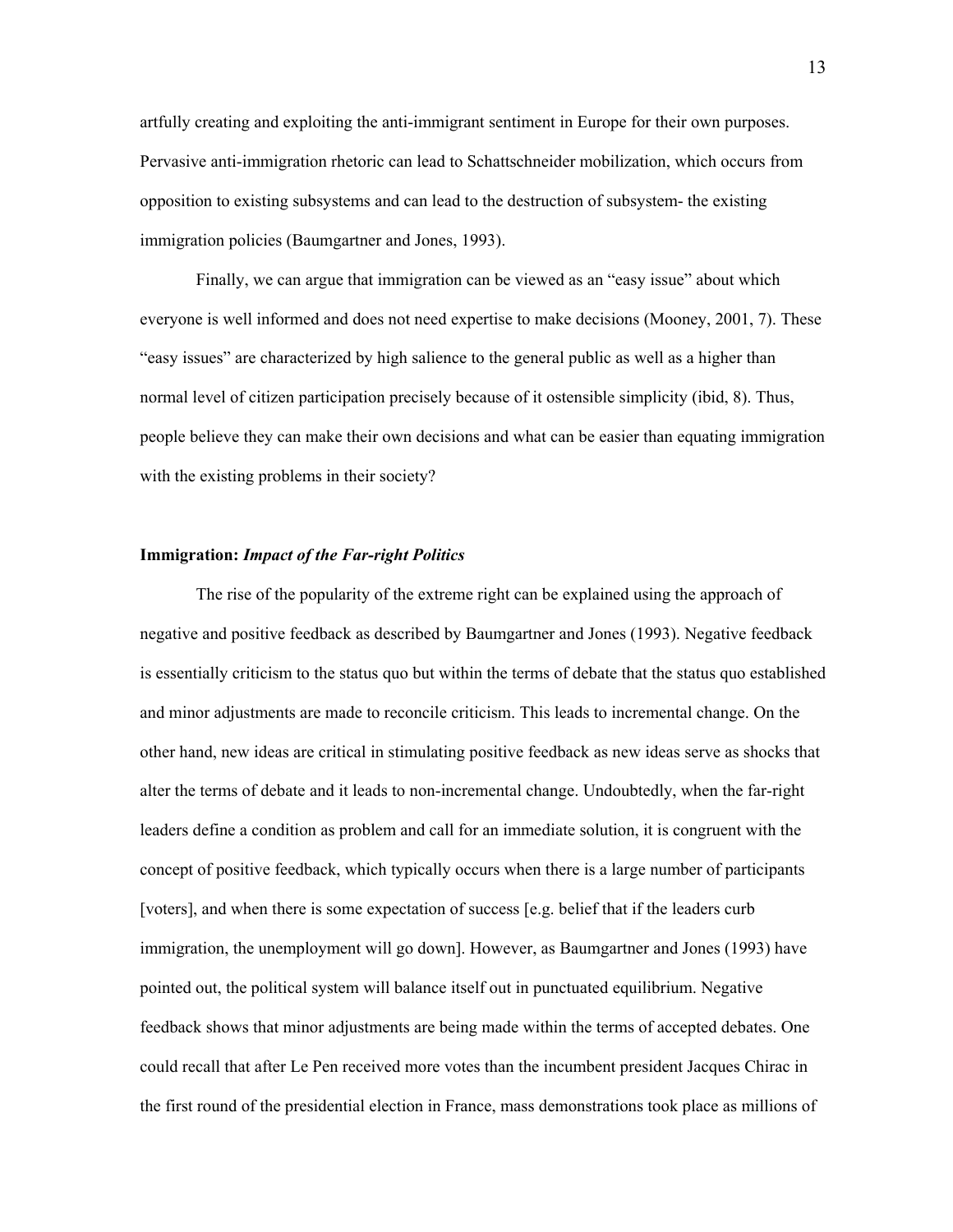people protested against Le Pen and his party. In immigration issue, the governments make minor changes such as changing a quota for asylum application but they do not make dramatic changes such as stopping immigration completely. Institutions are constrained by the groups they already serve and it is difficult for a single institution to enact major policy change (Baumgartner and Jones, 1993, 58).

However, even in spite of the absence of abrupt and dramatic changes in immigration laws in Western Europe, the immigration issue has become an important and controversial part of political debate in the continent. The success of the far-right parties cannot be measured only in electoral terms, for they have influenced to some extent the agendas and policies of major political parties and governments as well as "national mood". By exploiting the society's apprehension concerning the presence of foreigners, the extreme right has helped to dictate the terms in which the issue is debated with other politicians. In place of a serious discussion on racism, nationalism, culture, or the economic and societal malaise, many immigration laws were hastily and restrictively rewritten (Lee, 1997, 23).

Faced with an electoral surge in the extreme right, the traditional parties have to counter the rise of the radicalism. What Western European political parties appear to be doing is incorporating the far-right policies, at least partially modified form despite a potential danger of bringing the extreme right more towards the center or giving some credibility to the extremism. One of the changes in immigration laws in France, the so-called Pasqua Law which was introduced in 1993, allows mayors of the cities to decide whether a French citizen may marry a foreigner and they can decide whether the proposed marriage is a marriage of convenience for immigration purposes and prevent it from happening (Braun, 1997, 104). Obviously, this power can be easily abused in the hands of mayors by refusing to grant a marriage based on personal assumptions. Moreover, certain events may attract even more supporters to these parties. Far-right groups have regularly been vilified as racist but Pim Fortuyn's death is proof that some right-wing politicians are victims of a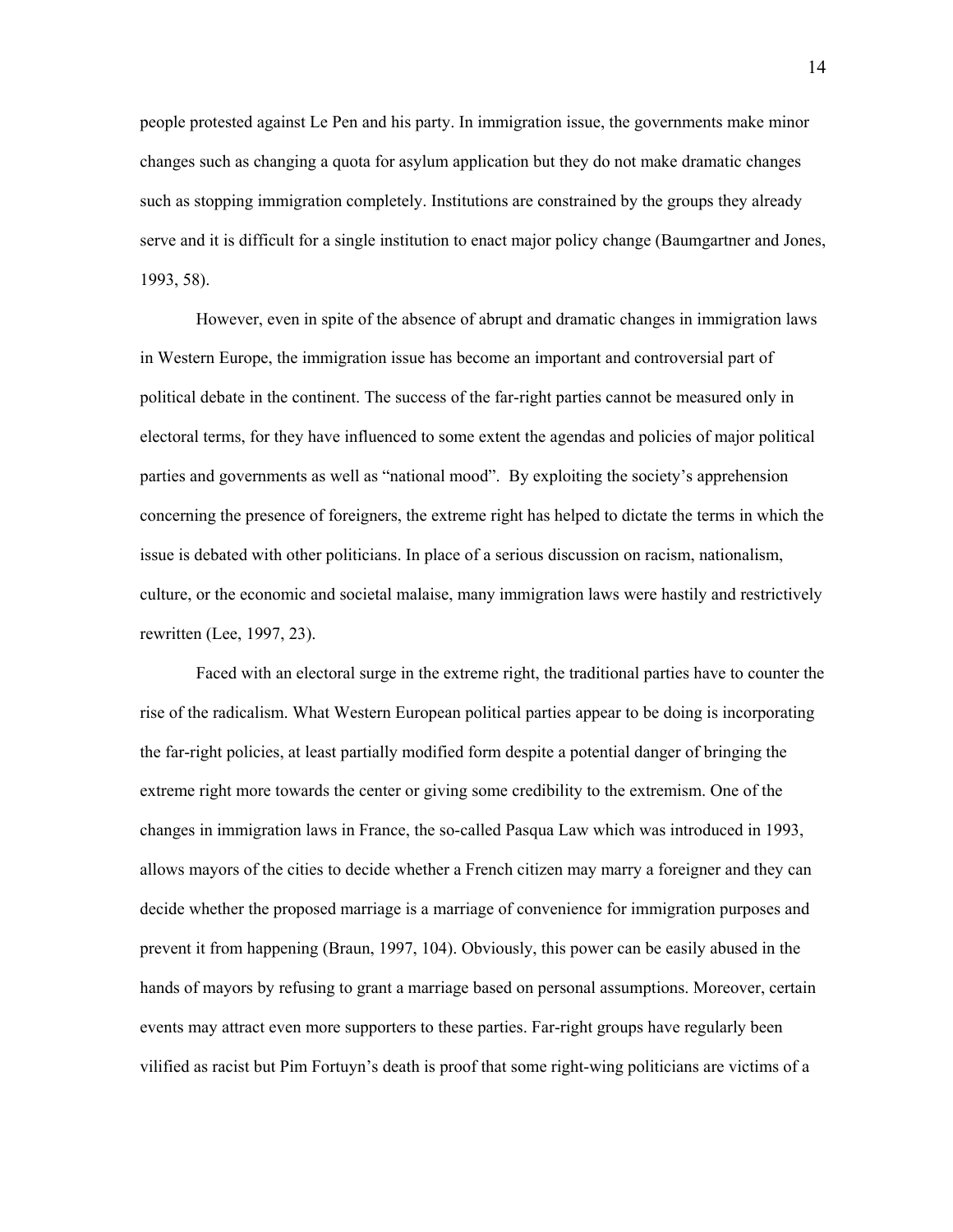campaign of hate and intolerance by their opponents, and that is what Le Pen and others have long claimed (CNNa).

Even in countries where pollsters the extreme right political parties' share of the vote is on the wane, the radical right's anti-immigration and law and order programs are being incorporated into center-right policies. Thus, in the Netherlands, where the Pim Fortuyn has been dead for almost three years, the Fortuyn agenda lives on in government, particularly integration, immigration and crime policies (BBCc). In France, where Chirac, in 2002, resoundingly staved off the challenge posed by Le Pen in the second round of the presidential elections, extremism has not been defeated. On the contrary, the interior ministry has launched a drive to win back FN voters to the mainstream right, by promoting hard-line policing and expelling undocumented workers. In this climate, newspapers are drawing attention to the continuing appeal of Le Pen, and the popularization of his ideas about immigration and law and order in provincial France, as well as in its industrial wastelands (BBCa).

Furthermore, as the radical right moves Europe's political center of gravity to the right, they are prompting governments from one end of the continent to the other to toughen their stance against outsiders. Especially after September 11 [a key event], with security a top priority, Europe's multicultural vision of itself seems to be in doubt. Immigration is a message that the leaders of Europe's dominant centrist parties have been reluctant to hear or to counter. Fortuyn and his counterparts elsewhere "articulated problems with immigration that other politicians refused to address," explains Hans Wansink, a commentator with the liberal Dutch daily De Volkskrant (BBCc). "Right-wing parties have a chance only when the politicians don't do enough to win over the understanding of the majority population," adds Klaus Bade, head of the Migration Research Institute at the University of Osnabruck in Germany (ibid). Germany passed its first immigration law restricting the flow of immigrants after WWII in September 2002, mainly due to an upsurge in the far-right support (ibid). "The faster the law is instituted and the more pragmatically it is applied, the more right-wing propaganda will lose ground," explains Dr. Bade (ibid).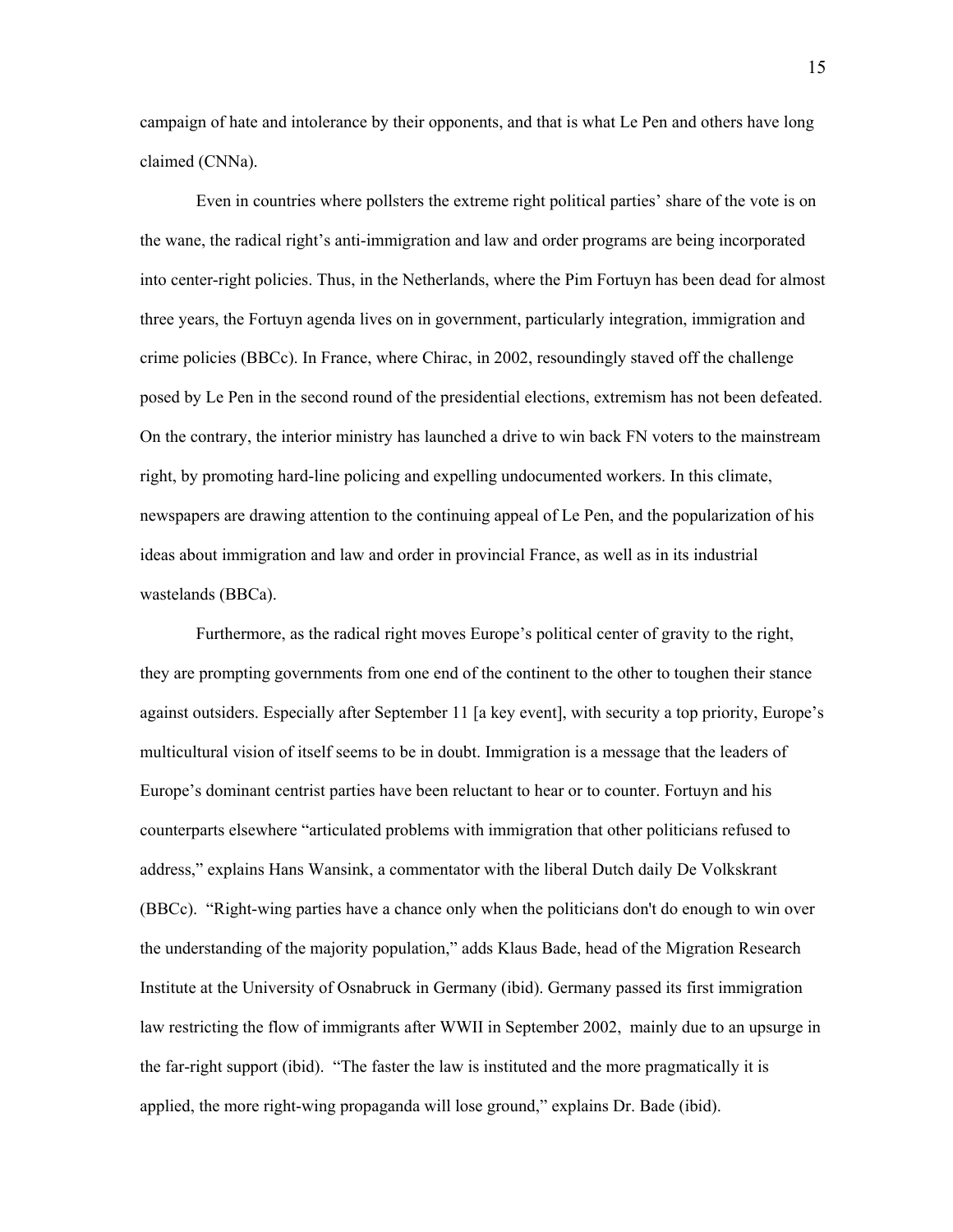We can see that elsewhere in Western Europe, several governments have found themselves boxed into a corner by anti-immigrant parties, and obliged by electoral politics to borrow aspects of their approach. For example, the former Spanish conservative Prime Minister José Maria Aznar said his goal was to further curb immigration so as to forestall the rise of a Spanish Le Pen (CNNb). In Denmark, the government depends on parliamentary support from the far-right Danish Peoples Party. The Danish government promised to tighten up its immigration policy, making it harder to claim refugee status, cutting back on financial aid to new immigrants, and denying foreigners a "green card" for seven years (ibid). It also announced in the wake of the murder of the Dutch filmmaker that

> "…when an asylum seeker is rejected the person concerned must leave the country. There is good reason for this. If Denmark cannot send people back... its whole asylum system will collapse. Countries which do not fulfill their duty to take back their own citizens must not, *of course*, be rewarded with Danish development aid… Denmark is not an immigrant-country and has never been so. Therefore, we will not accept a transformation to a multiethnic society..." (ibid).

We are also witnessing the appearance of new anti-immigrant political parties. In Spain, where the anti-immigration Platform for Catalonia made unexpected gains in May's nation-wide regional and municipal elections, the Francoist-leaning Frente Español says that it will, in future, contest elections. In Ireland, the anti-abortion campaigner, Justin Barrett, has vowed to establish a new oppositional movement against immigration (BBCb). Austria's Interior Ministry has announced that a new extreme right-wing party has been founded in Austria, which wants to keep Austria for the Austrians and calls for a halt to what it terms the "increasing influx" of foreigners (CNNb).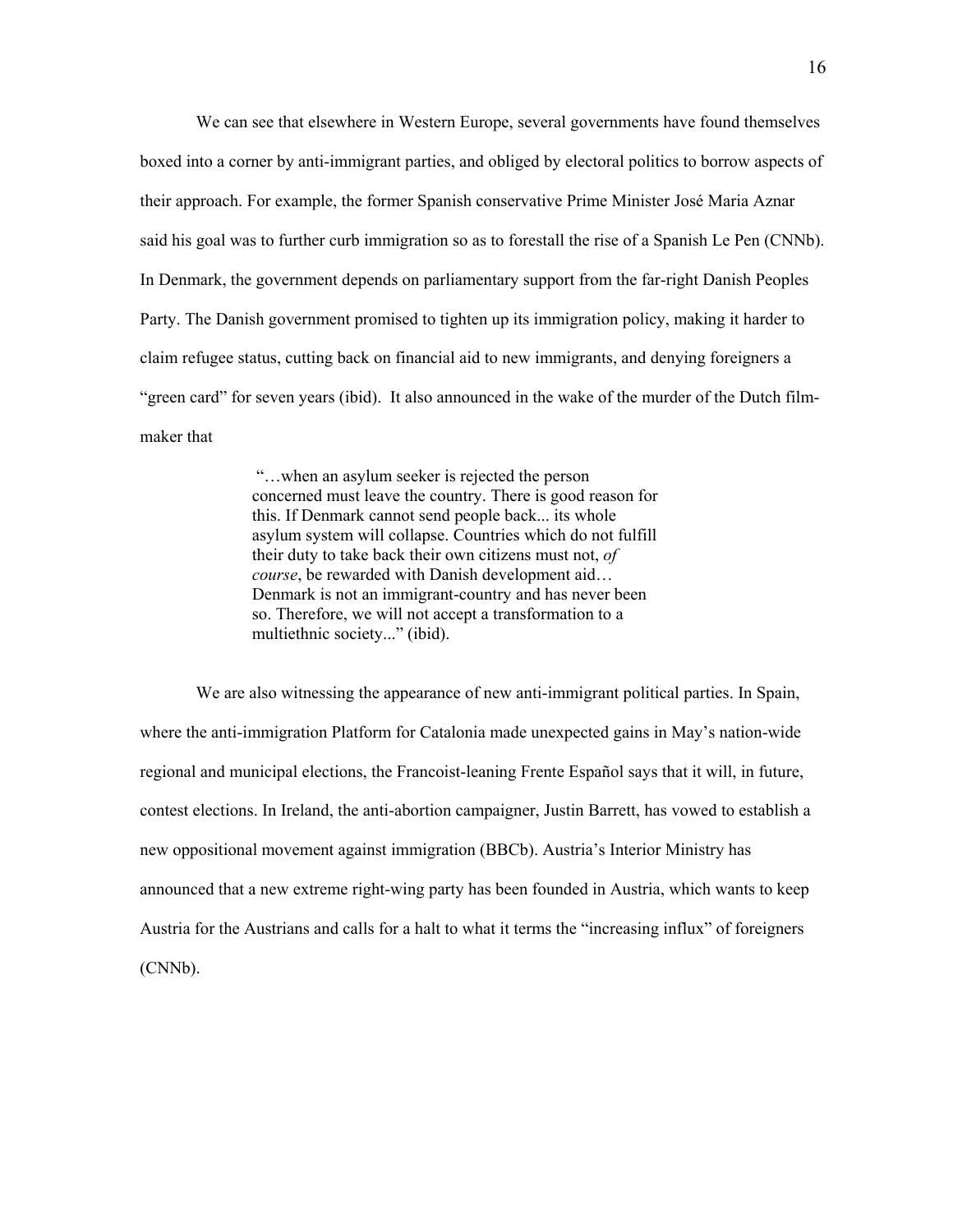#### **Conclusion**

.

Across Europe, in a violent wake-up call to ruling elites, far-right parties beating the antiimmigrant drum have seized on people's concerns about crime and foreigners to shape a new political agenda. Immigration now plays a central role in discussing the far-right issues and the extreme right policy entrepreneurs have portrayed it as the main cause of today's problems in Europe. We know that some policy entrepreneurs, who can be motivated to promote a certain agenda by many reasons, use the windows of opportunity- local and parliamentary election cyclesto depict immigrants as scapegoats responsible for everything troubling the society in order to advance their goals and change the political landscape in the system. Moreover, we saw that, while the policy entrepreneurs have managed to portray the restricting immigration as a remedy for the society's ills, institutional arrangements in the parliamentary democracies of Western Europe do not allow changes happen easily which is why we do not witness a rapid curbing of immigration to the European countries despite the adjurations to do so by the far-right leaders. This paper illustrated that the issue of immigration in Western Europe has been captured by policy entrepreneurs on the political right in addition to the right-wing success in framing the issue in policy debates. It is therefore likely that mainstream politicians and parties will find it necessary, in the near future, to adopt some of their issues. The mainstream parties are already adopting some the far-right's policies and are attempting to reduce immigration because these parties want to prevent the further rise of the radical right. And because the radical right entrepreneurs have succeeded to a large extent to affect the "national mood" and turn immigration into a dominant discourse, the democratic Europeans governments will be forced to modify their policies.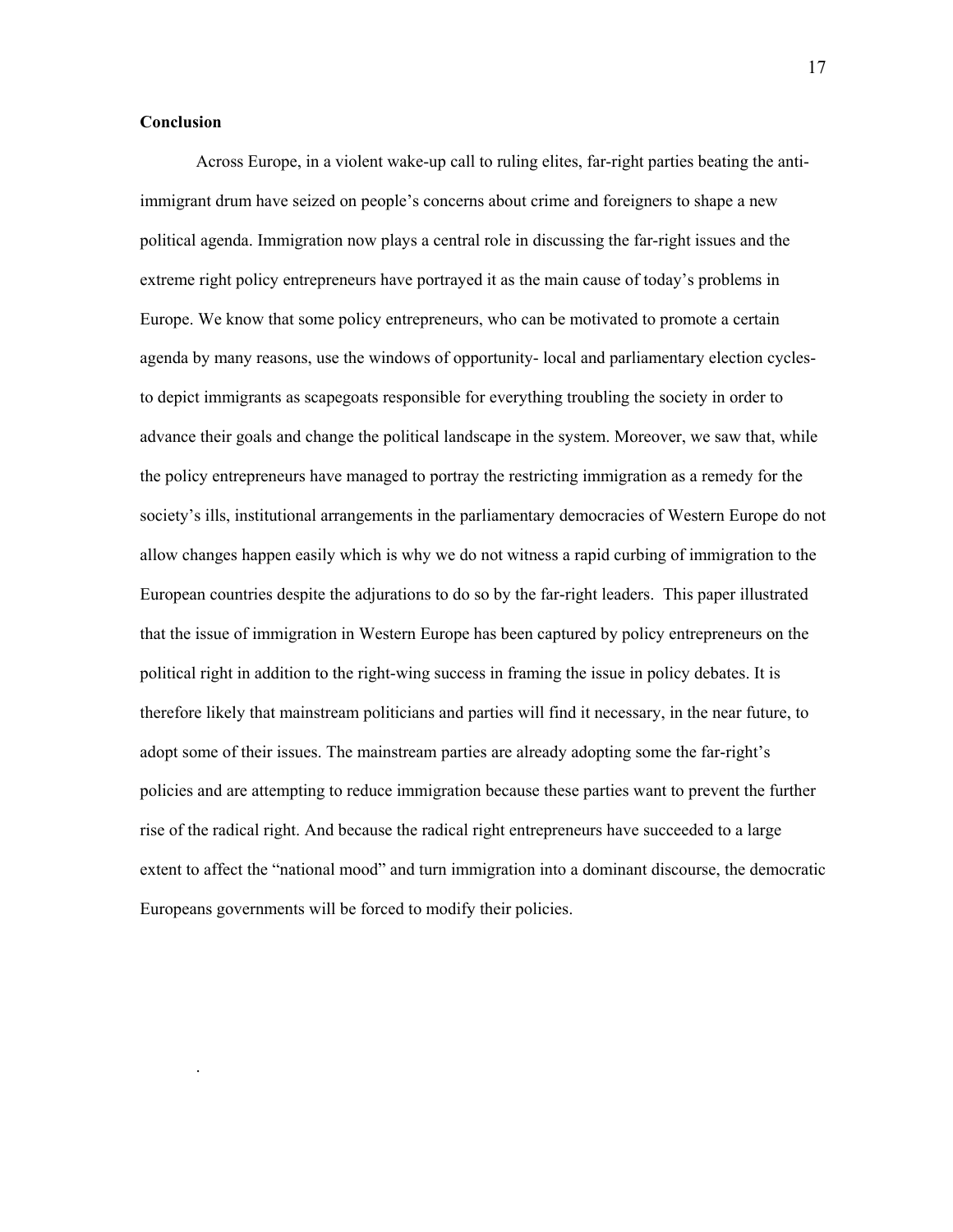## Appendix



F-1: Net migration in the EU, 1960-2002

Source: Eurostat

 *F-2: Asylum applications in the EU, 1990 - 2002*



Source: Eurostat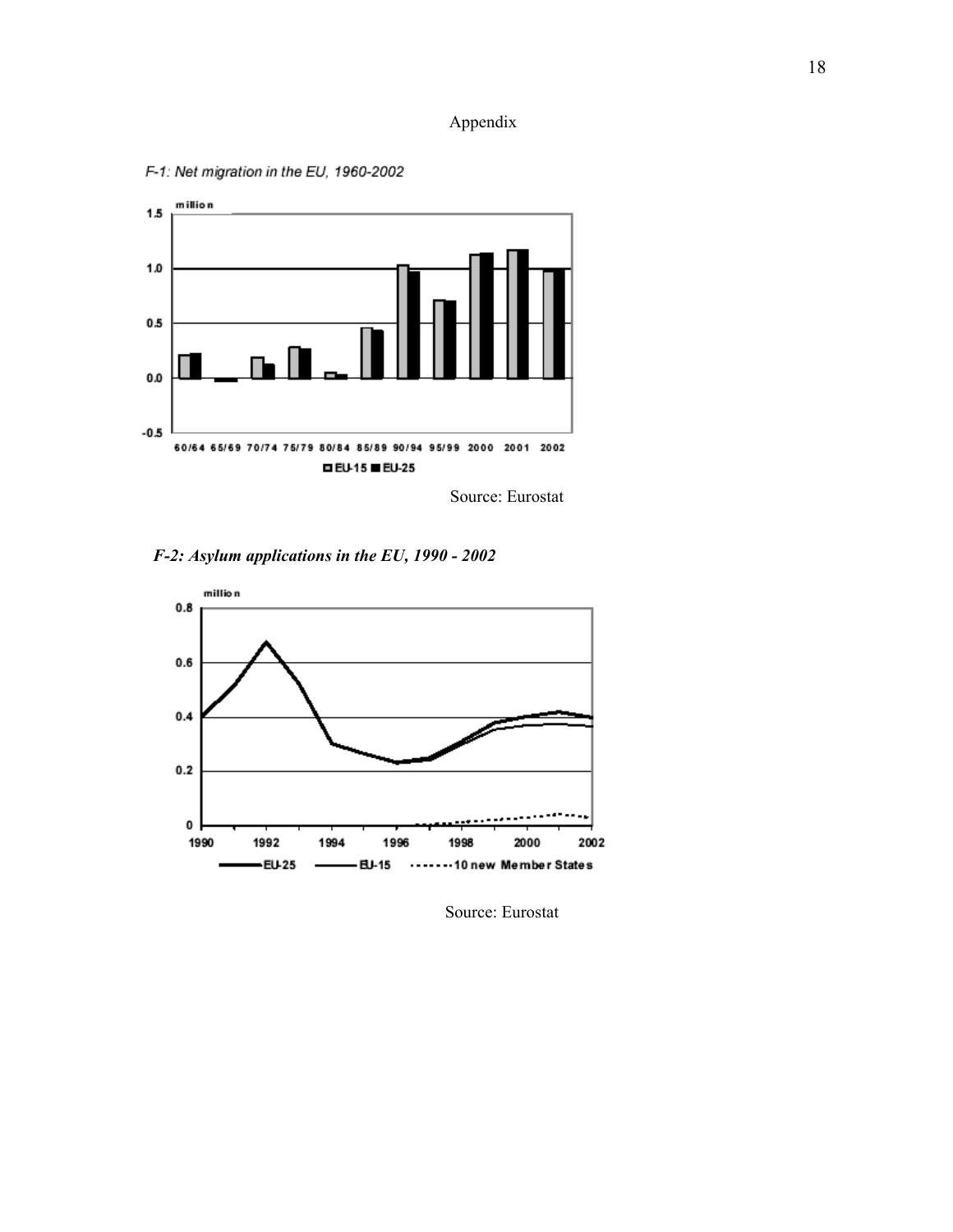

**F-3: Distribution of asylum applications in the EU, 1990-2002** 



**Table F- 4 Controls of entry into the European Union for persons coming from non-Member States should be strengthened**  $\overline{1}$ 

| Absolutely agree |    | <b>□</b> Rather agree |     | Rather disagree |     | Absolutely disagree |     |           |     |          | D[DKNA]        |      |  |  |
|------------------|----|-----------------------|-----|-----------------|-----|---------------------|-----|-----------|-----|----------|----------------|------|--|--|
| EU 15            |    | 53%                   |     | 27%             |     |                     | 11% |           |     | 5%       | 4%             |      |  |  |
|                  |    |                       |     |                 |     |                     |     |           |     |          |                |      |  |  |
| ı                |    | 64%                   |     |                 |     |                     | 25% |           |     | 6%       | 3              |      |  |  |
| L                |    | 64%                   |     |                 | 20% |                     |     |           | 8%  |          | 6%             |      |  |  |
| D                |    | 61%                   |     |                 | 20% |                     |     | 13%       |     |          | $4\%$ 2%       |      |  |  |
| EL               |    | 61%                   |     |                 |     |                     | 28% |           |     | 7%<br>3% |                |      |  |  |
| P                |    | 59%                   |     |                 |     | 20%                 |     | 6%        | 8%  |          | 6%             |      |  |  |
| Α                |    | 56%                   |     |                 |     | 24%                 |     | 12%       |     | 6%       | 3 <sup>°</sup> |      |  |  |
| <b>NL</b>        |    | 55%                   |     |                 |     | 24%                 |     | 12%       |     | 8%       |                | 2%   |  |  |
| FIN              |    | 50%                   |     |                 | 27% |                     |     | 12%       |     | 5%       | 6%             |      |  |  |
| B                |    | 46%                   |     |                 | 30% |                     |     | 12%       |     | 8%       | 4%             |      |  |  |
| UK               |    | 46%                   |     | 27%             |     |                     |     | 11%<br>8% |     |          | 7%             |      |  |  |
| Ε                |    | 45%                   |     |                 | 31% |                     |     | 14%       |     | 5%       | 5%             |      |  |  |
| F                |    | 43%                   |     | 36%             |     |                     |     |           | 13% | 5%       | 3 <sup>9</sup> |      |  |  |
| <b>IRL</b>       |    | 43%                   |     | 34%             |     |                     | 12% |           |     | 5%       | 6%             |      |  |  |
| S                |    | 42%                   |     | 23%             |     | 15%                 |     |           |     | 8%       |                | 12%  |  |  |
| DK               |    | 41%                   |     | 29%             |     |                     | 16% |           |     | 11%      | 3 <sup>9</sup> |      |  |  |
|                  | 0% | 20%                   | 40% |                 | 60% |                     |     | 80%       |     |          |                | 100% |  |  |

Source: Eurobarometer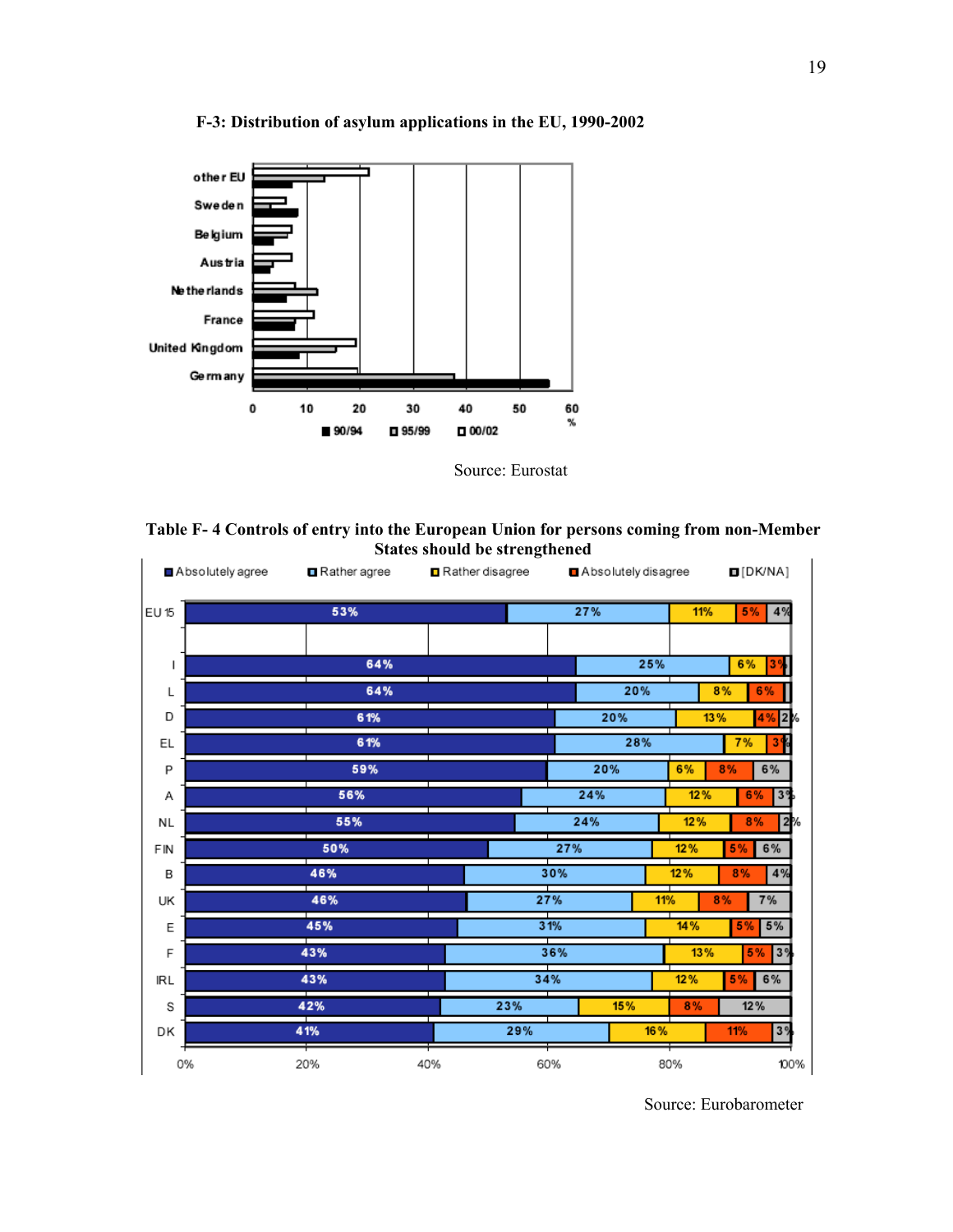

## **Table F-5 Controls of entry into the European Union for persons coming from non-Member States should be strengthened (Breakdown by socio-demographic and other categories)**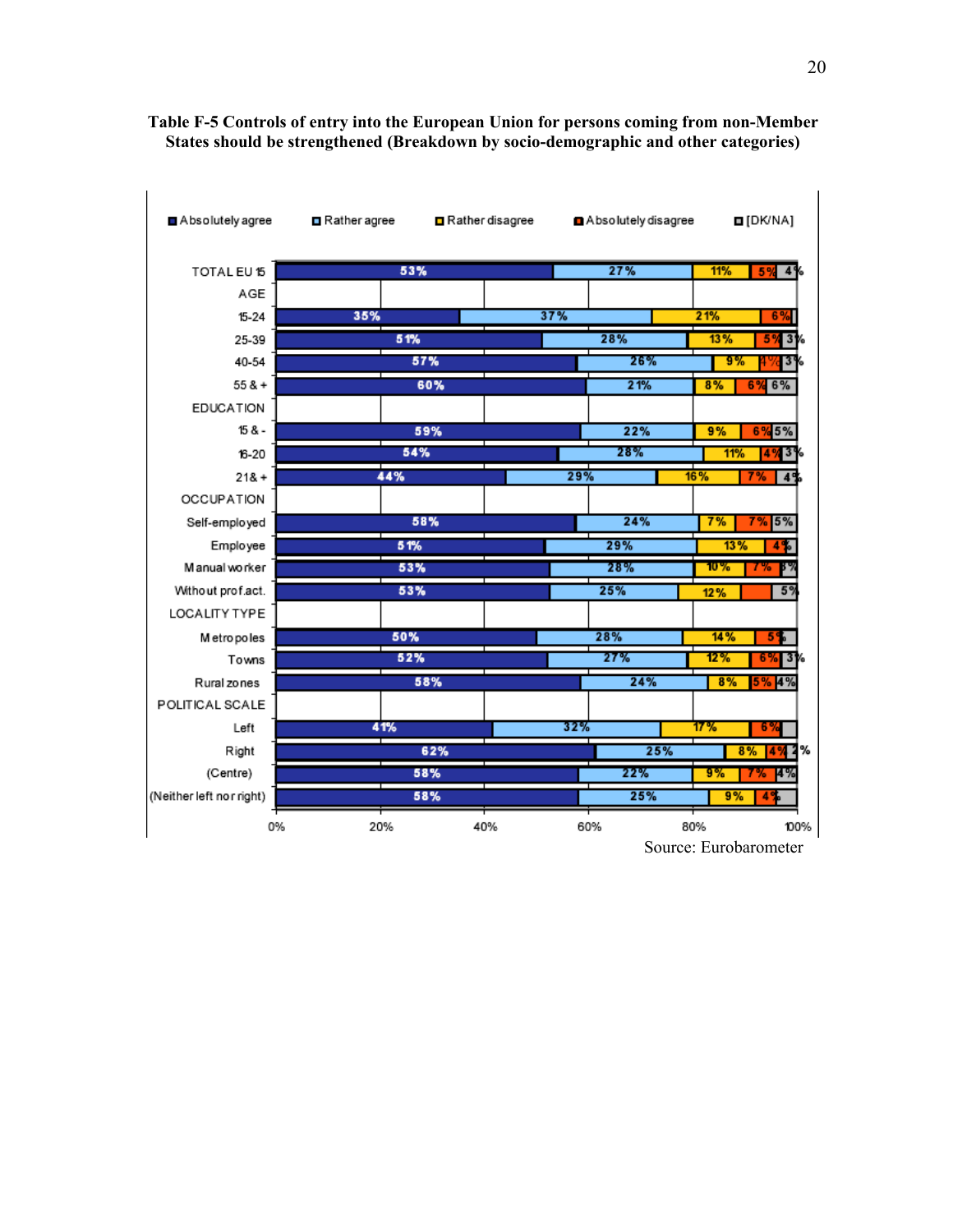#### Bibliography

- Baumgartner, F. and Bryan D. Jones. 1993. *Agendas and Instability in American Politics.* Chicago : University of Chicago Press.
- Baumgartner, F. and Bryan D. Jones. 2002. *Policy Dynamics.* Chicago: University of Chicago Press.
- BBCa. "The Rise of the European right." Apr. 22, 2002. *BBC News*. Sep. 26, 2004. [http://news.bbc.co.uk/hi/english/world/europe/newsid\\_1944000/1944157.stm.](http://news.bbc.co.uk/hi/english/world/europe/newsid_1944000/1944157.stm)
- BBCb. "Le Pen Vote Shocks Europe." Apr. 22, 2002. *BBC News.* Jun. 2, 2004. [http://news.bbc.co.uk/hi/english/world/europe/newsid\\_194200/1942929.stm.](http://news.bbc.co.uk/hi/english/world/europe/newsid_194200/1942929.stm)
- BBCc. "Fortuyn Voted Greatest Dutchmen." Nov. 16, 2004. *BBC News.* Nov. 25, 2004. [http://news.bbc.co.uk/2/hi/europe/4015173.stm.](http://news.bbc.co.uk/2/hi/europe/4015173.stm)
- BBCd. "Dutch Fear Loss of Tolerance." Nov. 3, 2004. *BBC News.* Nov. 21, 2004. [http://news.bbc.co.uk/2/hi/europe/3980371.stm.](http://news.bbc.co.uk/2/hi/europe/3980371.stm)
- Betz, H-G., & Immerfall, S. 1998. *The new politics of the right: Neopopulist Parties and Movements in Eestablished Ddemocracies.* New York: St. Martins.
- Braun, Aurel, & Sephen Scheinber, eds. 1997. *The Extreme Right. Freedom and Security at Risk.* Boulder, CO: Westview Press.
- Lee. M. 1997. *The Beast Reawakens.* Toronto: Little, Brown and Company.
- CNNa. Persson: "They can trust us." Sep. 12, 2002. *CNN News.* Sep. 26, 2004. [http://www.cnn.com/2002/WORLD/europe/09/12/oakley.persson.cnn/.](http://www.cnn.com/2002/WORLD/europe/09/12/oakley.persson.cnn/)
- CNNb. "The Changing Face of Europe." Nov, 14, 2001. *CNN News.* Sep. 24, 2004 [http://www.cnn.com/SPECIALS/2000/eurounion/.](http://www.cnn.com/SPECIALS/2000/eurounion/)
- Eatwell, R. 2000. The Rebirth of the "Extreme Right" in Western Europe? *Parliamentary Affairs,* 53, 407-425.
- Eatwell, R., & O'Sullivan, N. eds. 1989. *The Nature of the Right: American and European Politics and Political Thought since 1789.* Boston: Twayne Publishers.
- Ebata, M. 1997. Right-Wing Extremism: In Search of a Definition, in Braun, A., & Scheinberg., S. eds, *The Extreme Right: Freedom and Security at Risk.* Boulder: Westview Press.
- Edelman, M 988. *Constructing the political spectacle.* Chicago: University of Chicago Press.

Eurobarometer: Public Opinion Analysis sector of the European Commission. *European Commission.* Oct. 16, 2004 [http://europa.eu.int/comm/public\\_opinion/index\\_en.htm.](http://europa.eu.int/comm/public_opinion/index_en.htm)

- Eurostat. *European Commission.* Oct. 16, 2004 http://epp.eurostat.cec.eu.int/portal/page? pageid=1090,1137397&\_dad=portal&\_schema= [PORTAL.](http://epp.eurostat.cec.eu.int/portal/page?_pageid=1090,1137397&_dad=portal&_schema=PORTAL)
- Fischer, F. 2003. *Reframing public policy: discursive politics and deliberative practices.* Oxford: Oxford University Press.
- Ignazi, P. 1992. The Silent Counter-Revolution: Hypotheses on the Emergence of Extreme-right Parties in Europe. *European Journal of Political Research,* 22.
- Kingdon, J. 1995*. Agendas, alternatives, and public policies.* New York: HarperCollins College Publishers
- Lubbers, M., Gijsberts, M., & Scheepers, P. 2002. Extreme Right-wing Voting in Western Europe. *European Journal of Political Research,* 41, 345-378.
- Mooney, C. 2001. *The Public Clash of Private Values. The Politics of Morality Policy.* New York: Chatham House Publishers.
- Rydgren, J. 2002. Radical Right Populism in Sweden: Still a Failure, but for how long? *Scandinavian Political Studies,* 25, 27-53.
- Stone, D. 2002. *Policy paradox: the art of political decision making.* New York: Norton.
- Widfeldt, A. 2000. Scandinavia: Mixed Success for the Populist Right. *Parliamentary Affairs*, 53 (3), 468-500.